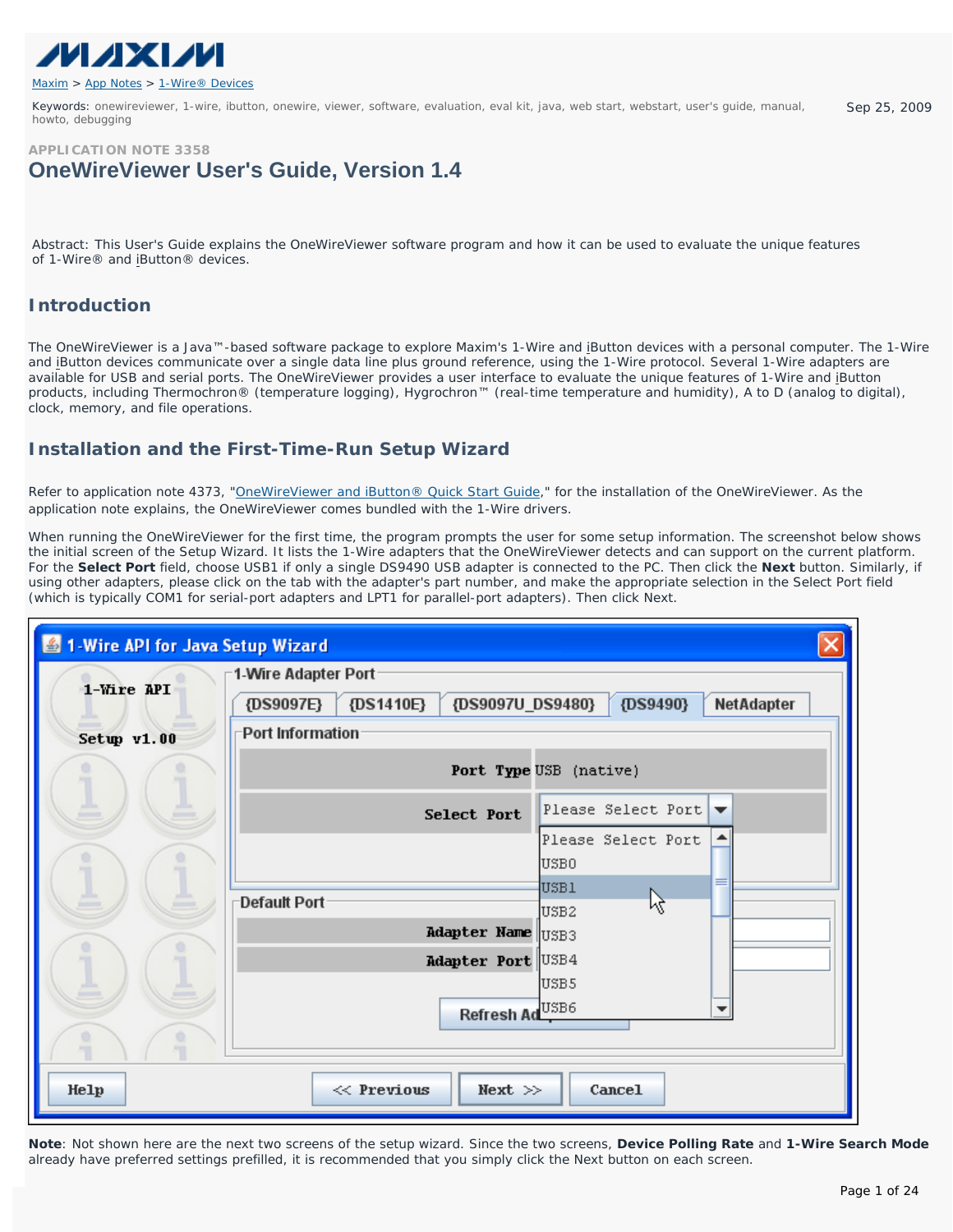## **Program Main Window**

The main window of the OneWireViewer consists of four areas: **Device List** (top left), **1-Wire Search Mode** (bottom left), Tab area (to the right) and menus (top row). The width of the device list/search mode area can be adjusted by horizontally moving the vertical scroll bar that separates these areas from the tab area. The Device List/1-Wire Search Mode areas can be removed/restored by clicking on one of the tiny triangles to the right of the device list.

|  | <sup>i</sup> OneWireViewer |                                                        |                           |  |          |  |  |
|--|----------------------------|--------------------------------------------------------|---------------------------|--|----------|--|--|
|  | File View Tools Help       |                                                        |                           |  |          |  |  |
|  | Device List                |                                                        | <b>Description</b>        |  | Tab area |  |  |
|  |                            | 7700000003D97A0C DS1996                                | 1-Wire Device Description |  |          |  |  |
|  |                            | BD00000003D0B941 DS1922/DS1923/DS2422                  |                           |  |          |  |  |
|  |                            | 500000000538B941 DS1922/DS1923/DS2422,                 | No Device Selected!       |  |          |  |  |
|  |                            | 5F00000022210A21 DS1921G-F5<br>0800000175E71909 DS1982 |                           |  |          |  |  |
|  |                            |                                                        |                           |  |          |  |  |
|  |                            |                                                        |                           |  |          |  |  |
|  |                            | ◀ Removes device list area                             |                           |  |          |  |  |
|  |                            | ▶ Restores device list area                            |                           |  |          |  |  |
|  |                            |                                                        |                           |  |          |  |  |
|  |                            | 5 Devices {DS9097U DS                                  |                           |  |          |  |  |
|  | 1-Wire Search Mode         |                                                        |                           |  |          |  |  |
|  |                            | Show Normal Devices                                    |                           |  |          |  |  |
|  |                            | Show Alarming Devices                                  |                           |  |          |  |  |
|  |                            | Show Chain Mode Devices                                |                           |  |          |  |  |
|  |                            | Pause All Searching                                    |                           |  |          |  |  |
|  |                            |                                                        |                           |  |          |  |  |

## **Viewer Menus**

## **File**

**Close** (to exit program)

Has a subtitle Alt-1 (instead of Alt+F4). The Program will end with Alt+F4 as well as Alt+1. The '1' must be pressed on the normal keypad, not the numeric keypad, to be accepted.

#### **View**

**Show Message Log** (to read error messages) Opens a new window that displays a device access log and error messages.

**Show Tab in New Window** (to view multiple functions or devices simultaneously) To use this function, first select a device, then select one of the available tabs. Then use Show Tab in New Window, which moves the selected tab into a window of its own. The main window will then revert back to the **Description** tab.

**Show Device Alternate Names** (to see alternate names in the device list) Example: Thermochron instead of DS1921G-F5 to the right of the ROM ID

### **Tools**

**Pick Adapter** (to change the communication port and 1-Wire port adapter) Opens a new window for selecting one of several 1-Wire port adapters, port type, and port number. For more information see **Appendix B**.

**XML Tagging** (to load device tags that can be displayed in the device list) Opens a new window to select the file that holds the XML tags of the devices in use. See application note 158, ["1-Wire®](http://www.maxim-ic.com/an158) [Tagging with XML,](http://www.maxim-ic.com/an158)" for tag specification and how to create tag files that are compatible with the OneWireViewer.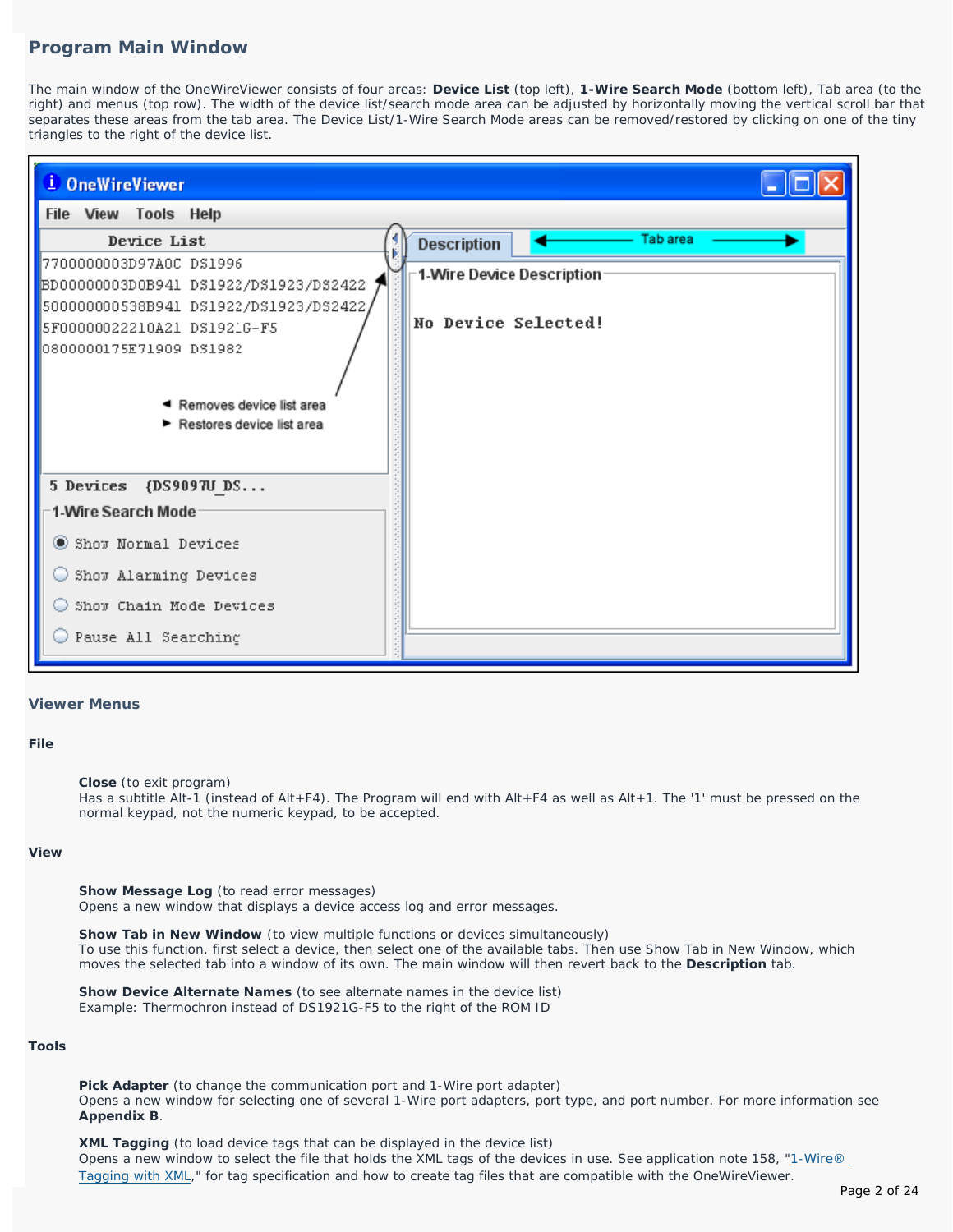**1-Wire Speed** (to select the preferred 1-Wire speed)

Allows selection of standard speed or overdrive speed. Most 1-Wire devices support both speed modes. To use overdrive speed, the port adapter must also support overdrive. If overdrive is selected and the port adapter does not support overdrive, an error message will appear when trying to access an overdrive-supporting 1-Wire device.

**Device Poll Rate** (to set the frequency at which the 1-Wire net is searched for devices) The rates are 1s, 5s, 10s, 30s, 1min, 5min, and immediate poll. The typical value is 1s, which yields the fastest response.

#### **Help**

**About** (displays the version numbers of the software components that comprise the OneWireViewer) Opens a window that displays: the site from which the source code of the 1-Wire API and OneWireViewer can be downloaded; the API version; the version numbers of the various viewers; and the location of the onewireviewer.properties file on the local hard drive. The OneWireViewer is provided as a source code example in the [1-Wire API for Java Kit.](http://www.maxim-ic.com/products/ibutton/software/1wire/1wire_api.cfm)

## **Viewer Window Areas**

## **Device List**

This is the area that displays the ROM IDs of devices on the network and the device part numbers/names. The 1-Wire Search Mode controls whether a device is included in the list. Devices that arrive on the network are appended at the bottom of the list. If XML tags have been defined (see the section *Viewer Menus, Tools, XML Tagging* above), the device list shows the tags instead of the part numbers/names. In addition, only the functionality associated with their tags is exercisable.

Below the device list, the total number of devices on the network and the type of port adapter are displayed. In this example, the adapter is a DS9097U. The { } brackets around the adapter name indicate that it uses a native TMEX driver.

**1-Wire Search Mode** (affects the contents of the device list)

#### **Show Normal Devices**

When checked, the list shows *all* devices on the network.

#### **Show Alarming Devices**

When checked, the list shows *only* devices that respond to the Conditional Search ROM command, e.g., because of an alarming condition.

#### **Show Chain Mode Devices**

When checked, the list shows *only* devices that support the Chain Mode. This feature allows detecting the physical sequence of all the devices in a linear network that are wired for Chain Mode. An example device is the DS28EA00 1-Wire digital thermometer.

#### **Pause All Searching** (to stop/restart searching the network for arriving/departing devices)

When checked, the 1-Wire network is no longer searched. This minimizes the communication traffic on the network (e.g., to facilitate catching events with an oscilloscope), and freezes the content of the device list. An error message will be generated if one selects a device that has departed from the network. With the searching paused, one cannot access devices that have arrived because they are not included in the device list. To end the pause, check Show Normal Devices.

#### **Tab Area**

Once a device is selected, the Description tab appears with a short description of the device. Depending on the device, additional tabs may appear that provide access to the applicable device function viewers. See the *Supported Devices* table below for a list of devices and applicable device viewers.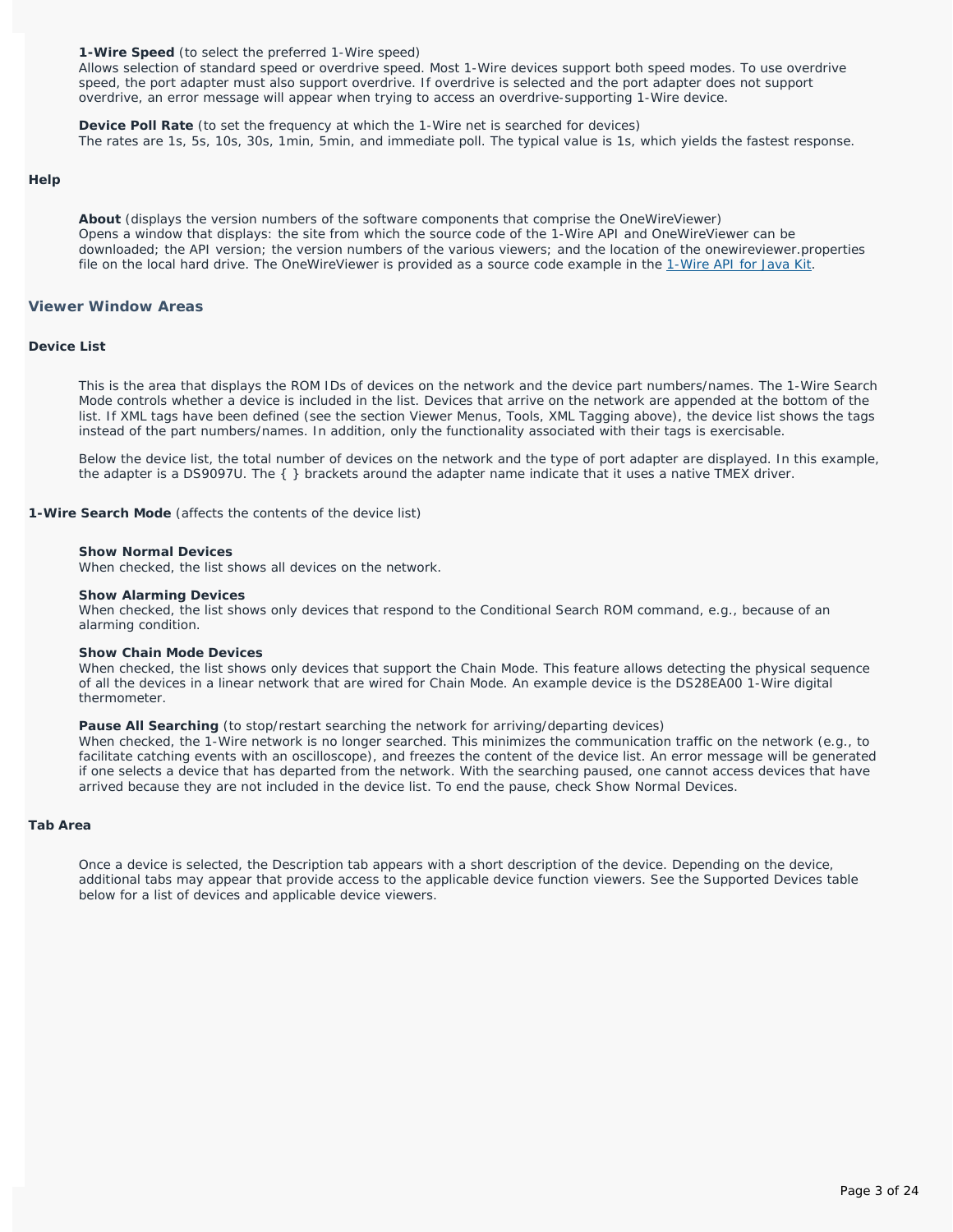

The 1-Wire and iButton products support a broad set of features. The following table, sorted by family code, shows the applicable device function viewers.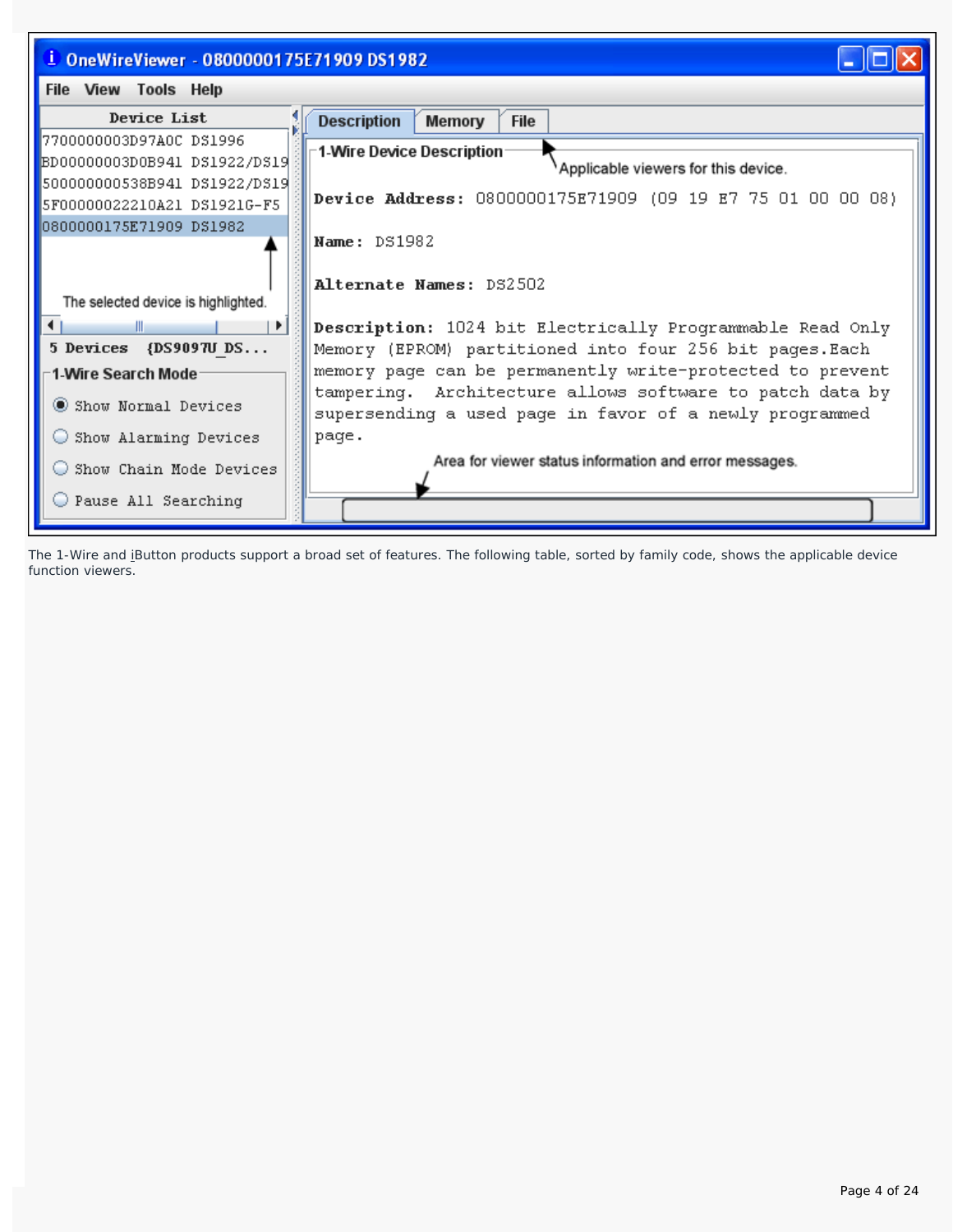|  | <b>Supported Devices</b> |
|--|--------------------------|
|  |                          |

| ------<br>Supported Devices Family Code Thermochron Mission Temperature Humidity Switch A to D Clock Memory File |                |            |            |            |            |            |               |            |            |               |
|------------------------------------------------------------------------------------------------------------------|----------------|------------|------------|------------|------------|------------|---------------|------------|------------|---------------|
| DS1990A, DS1990R 01                                                                                              |                |            |            |            |            |            |               |            |            |               |
| <b>DS1993L</b>                                                                                                   | 06             |            |            |            |            |            |               |            | $\sqrt{}$  | √             |
| <b>DS1992L</b>                                                                                                   | 08             |            |            |            |            |            |               |            | $\sqrt{ }$ | √             |
| DS1982, DS2502                                                                                                   | 09             |            |            |            |            |            |               |            | $\sqrt{ }$ | √             |
| <b>DS1995L</b>                                                                                                   | <b>OA</b>      |            |            |            |            |            |               |            | √          | √             |
| DS1985, DS2505                                                                                                   | <b>OB</b>      |            |            |            |            |            |               |            | $\sqrt{ }$ | √             |
| <b>DS1996L</b>                                                                                                   | <b>OC</b>      |            |            |            |            |            |               |            | √          | √             |
| DS1920, DS1820                                                                                                   | 10             |            |            | $\sqrt{ }$ |            |            |               |            |            |               |
| <b>DS2406</b>                                                                                                    | 12             |            |            |            |            | √          |               |            | $\sqrt{}$  | $\checkmark$  |
| DS1971, <sup>1</sup> DS2430A <sup>1</sup> 14                                                                     |                |            |            |            |            |            |               |            | $\sqrt{ }$ | $(\sqrt{ } )$ |
| <b>DS28E04</b>                                                                                                   | 1 <sup>C</sup> |            |            |            |            | $\sqrt{ }$ |               |            | √          | √             |
| <b>DS2450</b>                                                                                                    | 20             |            |            |            |            |            | $\sqrt{ }$    |            |            |               |
| DS1921                                                                                                           | 21             | $\sqrt{ }$ |            | $\sqrt{ }$ |            |            |               | $\sqrt{ }$ | $\sqrt{ }$ | √             |
| <b>DS1822</b>                                                                                                    | 22             |            |            | √          |            |            |               |            |            |               |
| DS1973, DS2433                                                                                                   | 23             |            |            |            |            |            |               |            | $\sqrt{ }$ | $\sqrt{ }$    |
| DS1904, DS2415                                                                                                   | 24             |            |            |            |            |            |               | $\sqrt{ }$ |            |               |
| <b>DS2438</b>                                                                                                    | 26             |            |            | √          | √          |            | √             | √          |            |               |
| <b>DS2417</b>                                                                                                    | 27             |            |            |            |            |            |               | $\sqrt{ }$ |            |               |
| <b>DS18B20</b>                                                                                                   | 28             |            |            | √          |            |            |               |            |            |               |
| <b>DS2408</b>                                                                                                    | 29             |            |            |            |            | $\sqrt{ }$ |               |            |            |               |
| DS2431                                                                                                           | 2D             |            |            |            |            |            |               |            | √          | √             |
| DS2760, DS2762                                                                                                   | 30             |            |            | $\sqrt{ }$ |            |            | $\sqrt{ }$    |            |            |               |
| <b>DS1977</b>                                                                                                    | 37             |            |            |            |            |            |               |            | $\sqrt{ }$ | √             |
| DS2413                                                                                                           | 3A             |            |            |            |            | $\sqrt{}$  |               |            |            |               |
| DS1922, <sup>2</sup> DS2422 <sup>2</sup>                                                                         | 41             |            | $\sqrt{ }$ | $\sqrt{ }$ |            |            | $(\sqrt{ } )$ | $\sqrt{ }$ | √          | √             |
| <b>DS1923</b>                                                                                                    | 41             |            | √          | $\sqrt{ }$ | $\sqrt{ }$ |            |               | $\sqrt{}$  | √          | √             |
| DS28EA003                                                                                                        | 42             |            |            | $\sqrt{ }$ |            |            |               |            |            |               |
| <b>DS28EC20</b>                                                                                                  | 43             |            |            |            |            |            |               |            | √          | √             |

<sup>1</sup>It is possible to format this device; however, there is no memory left to store a file.

²A-to-D support applies to the DS2422 only.

<sup>3</sup>This device supports Chain Mode; see data sheet for more information.

## **Device Function Viewers**

## **Thermochron (Temperature Logging)**

The Thermochron viewer gives real-time information on the mission parameters and status of the selected Thermochron iButton connected to the OneWireViewer. The user can start a new mission, end (disable) a running mission, view and download the mission's temperature log, and see (but not download) the mission's temperature histogram and alarm log. Similar to the Mission viewer, the Thermochron viewer is used only for the DS1921 series of temperature loggers and their features. See also the *Supported Devices* table above.

The tab structure of the Thermochron viewer consists of two areas: **Command** (top), and device data tabs (bottom). The Command tab includes three buttons to operate the device's logging function and to select the temperature scale (°C or °F). Depending on the size of the Thermochron tab, there can be scroll bars for both areas.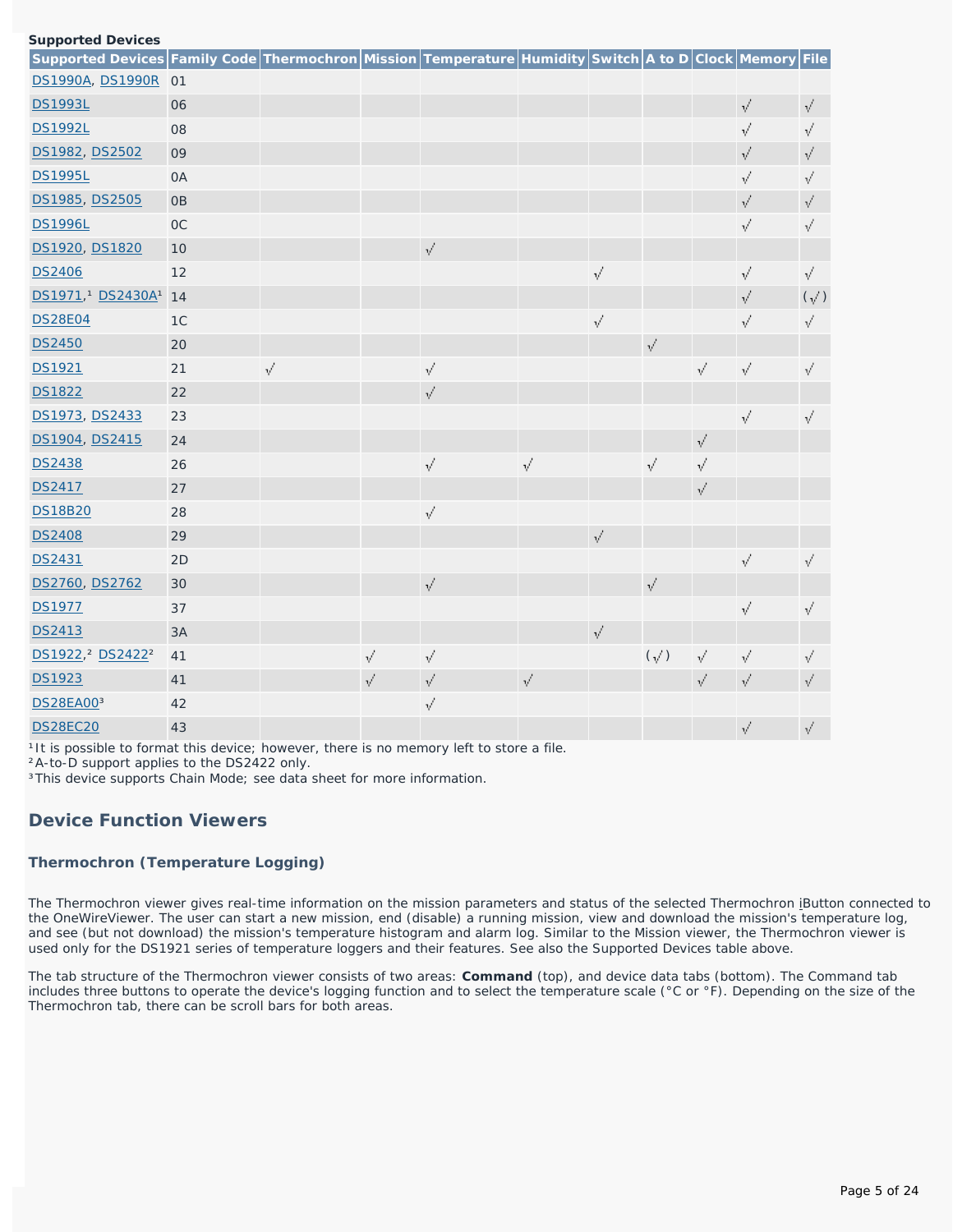#### **Sample Thermochron Viewer Tab**

| Temperature<br><b>Clock</b><br><b>Thermochron</b><br><b>Description</b><br><b>File</b><br>Memory |                                                    |  |  |  |  |  |  |
|--------------------------------------------------------------------------------------------------|----------------------------------------------------|--|--|--|--|--|--|
| <b>Command</b>                                                                                   |                                                    |  |  |  |  |  |  |
| <b>Refresh Mission Results</b>                                                                   | <b>Start New Mission</b><br><b>Disable Mission</b> |  |  |  |  |  |  |
|                                                                                                  |                                                    |  |  |  |  |  |  |
|                                                                                                  | Fahrenheit $\triangledown$ Celsius                 |  |  |  |  |  |  |
| <b>Status</b><br><b>Temperatures</b><br>Histogram                                                | <b>Alarm Log</b>                                   |  |  |  |  |  |  |
| Is Mission Active?<br>true                                                                       |                                                    |  |  |  |  |  |  |
| <b>Mission Start:</b>                                                                            | Tue Jul 14 16:51:00 CDT 2009                       |  |  |  |  |  |  |
| Sample Rate:                                                                                     | Every $1$ minute( $3$ )                            |  |  |  |  |  |  |
| Number of Mission Samples:                                                                       | 1342                                               |  |  |  |  |  |  |
| <b>Total Samples:</b>                                                                            | 1342                                               |  |  |  |  |  |  |
| Roll Over Enabled?                                                                               | false                                              |  |  |  |  |  |  |
| Roll Over Occurred?                                                                              | Roll over has NOT occurred                         |  |  |  |  |  |  |
| <b>Active Alarms:</b>                                                                            | High Temp, Low Temp                                |  |  |  |  |  |  |
| Next Clock Alarm At:                                                                             | Sun Jul 19 00:00:00 CDT 2009                       |  |  |  |  |  |  |
| 25 °C<br>High Temperature Alarm:                                                                 |                                                    |  |  |  |  |  |  |
| Low Temperature Alarm:                                                                           | 10 <sup>o</sup> C                                  |  |  |  |  |  |  |
| Done Setting up viewer                                                                           |                                                    |  |  |  |  |  |  |

#### **Thermochron Viewer Commands**

**Refresh Mission Results** (to read device status, temperature, histogram, and alarm log) This allows a mission to be monitored in progress without changing device viewers.

**Start New Mission** (to allow the user to enter all data necessary to start a new mission) This command opens a new window in which the user enters the parameters for the next mission.

**Disable Mission** (to stop a running mission)

This command stops a mission. The collected data remains stored in the device.

## **When the Thermochron Tab is active, the Thermochron viewer**:

- Automatically reads the device status, temperature, histogram, and alarm log.
- Automatically displays the device status on the **Status** tab.
- Displays the temperature log as a graphic (if you open the **Temperatures** tab).
- Displays the temperature histogram in text form (if you open the **Histogram** tab).
- Displays the alarm log in text form (if you open the **Alarm Log** tab).
- Allows the temperature scale to be changed between °C (default) and °F; the selected scale is memorized.
- Allows activation of automatic rescaling of the temperature log graph.
- Allows the graph data to be exported by using the clipboard or saving as a CSV (Excel) file.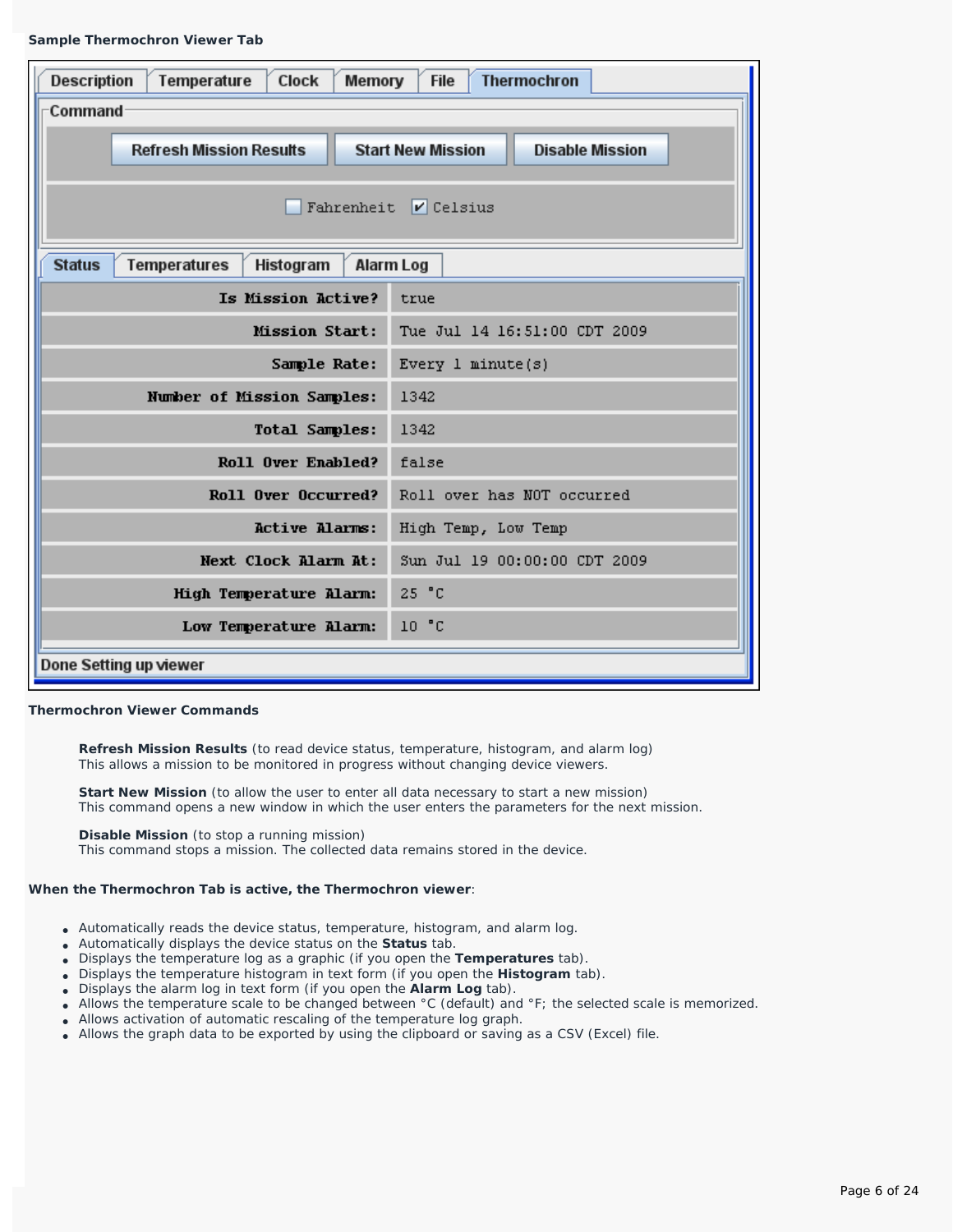| <b>Status</b>                         | <b>Temperatures</b>    | Histogram                                | Alarm Log |  |  |  |  |
|---------------------------------------|------------------------|------------------------------------------|-----------|--|--|--|--|
| 49.4_                                 |                        |                                          |           |  |  |  |  |
| 45.8.                                 |                        |                                          |           |  |  |  |  |
| 42.2.                                 |                        | Copy Data to Clipboard (comma-separated) |           |  |  |  |  |
| 38.6                                  |                        | Copy Data to Clipboard with Labels       |           |  |  |  |  |
| 35.                                   |                        | Copy Data to Clipboard without Labels    |           |  |  |  |  |
| 31.4.                                 |                        | Save Data to .csv File                   |           |  |  |  |  |
| 27.8.                                 |                        | Rescale Graph                            |           |  |  |  |  |
| $\vert$ 24.1                          |                        |                                          |           |  |  |  |  |
| 120.5.                                |                        |                                          |           |  |  |  |  |
| 16.9.                                 |                        |                                          |           |  |  |  |  |
| l13.3.                                |                        |                                          |           |  |  |  |  |
| 9.7.                                  |                        |                                          |           |  |  |  |  |
| 61.                                   |                        |                                          |           |  |  |  |  |
| Right-Click on Graph for more options |                        |                                          |           |  |  |  |  |
|                                       | Done Setting up viewer |                                          |           |  |  |  |  |

## **Sample Histogram**

| <b>Status</b><br>Temperatures | Alarm Log<br><b>Histogram</b>       |   |
|-------------------------------|-------------------------------------|---|
| Histogram entry               | : 5 at temperature 8 to 9.5 °C      | ᆂ |
| Histogram entry               | : 0 at temperature 10 to 11.5 °C    |   |
| Histogram entry               | : 1 at temperature 12 to 13.5 °C    |   |
| Histogram entry               | : 4 at temperature 14 to 15.5 °C    |   |
| Histogram entry               | : 2 at temperature 16 to 17.5 °C    |   |
| Histogram entry               | : 3 at temperature 18 to 19.5 °C    |   |
| Histogram entry               | : 226 at temperature 20 to 21.5 °C  |   |
| Histogram entry               | : 1093 at temperature 22 to 23.5 °C |   |
| Histogram entry               | : 0 at temperature 24 to 25.5 °C    |   |
| Histogram entry               | : 0 at temperature 26 to 27.5 °C    |   |
| Histogram entry               | : 0 at temperature 28 to 29.5 °C    |   |
| Done Setting up viewer        |                                     |   |

## **Sample Alarm Log**

| Temperatures<br>Histogram<br><b>Status</b><br><b>Alarm Log</b> |  |
|----------------------------------------------------------------|--|
| Low alarm started at<br>: 21                                   |  |
| : Lasted 7 minutes                                             |  |
| High alarm started at<br>: 4                                   |  |
| : Lasted 6 minutes                                             |  |
|                                                                |  |
|                                                                |  |
| Done Setting up viewer                                         |  |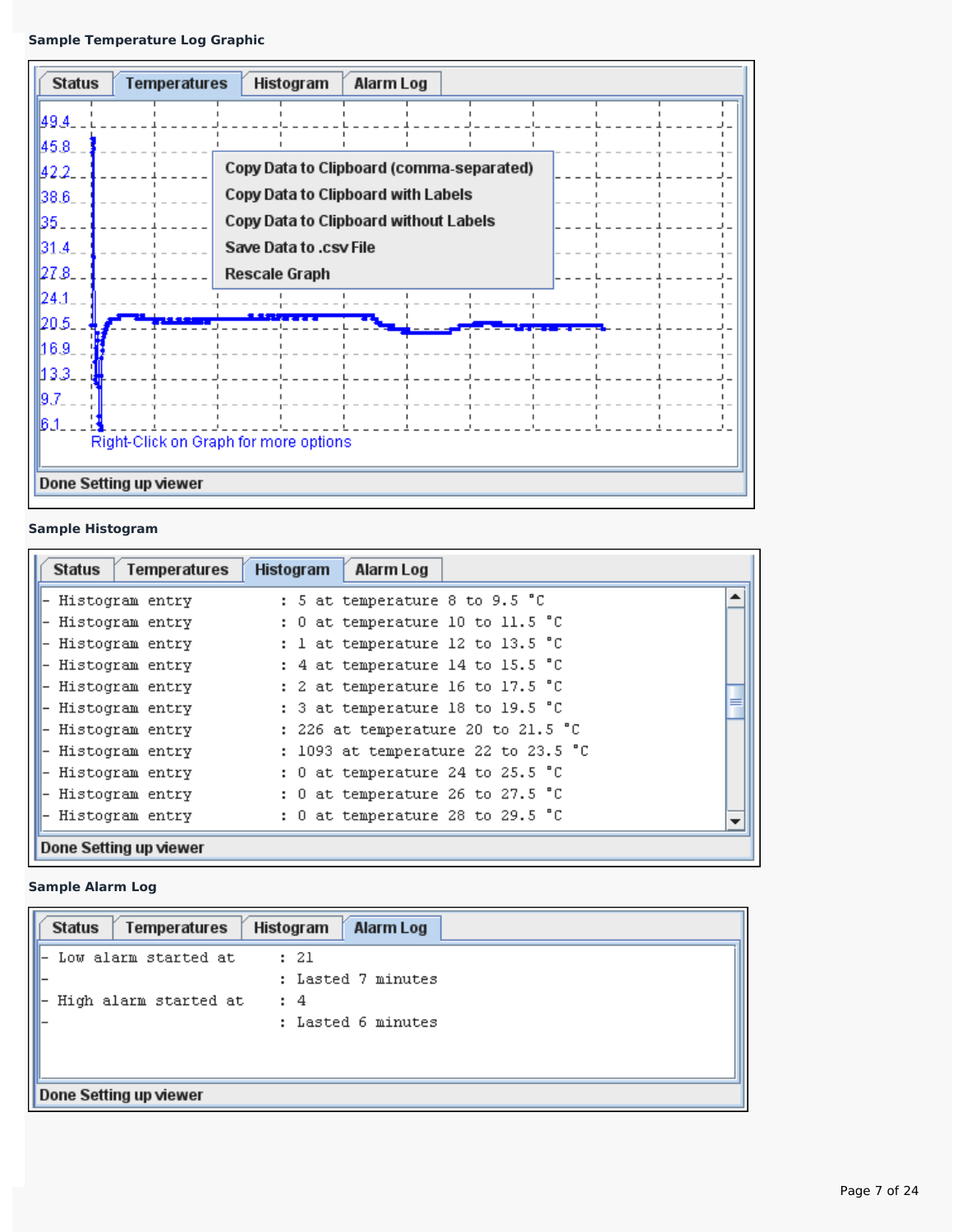| <b>Initialize New Mission</b>                 |                                                              |
|-----------------------------------------------|--------------------------------------------------------------|
| 2<br>Synchronize Real-time Clock?             | Enable Rollover?                                             |
| Sampling Rate (1 to 255 min.)                 | <b>Temperature Low Alarm?</b> (°C) $ -40$<br>10              |
| Mission Start Delay?                          | <b>Temperature High Alarm?</b> ( $^{\circ}$ C) $ 85 $<br>10. |
| <b>Clock Alarm Configuration</b>              |                                                              |
|                                               | <b>Enable Clock Alarm?</b>                                   |
| ⊤Frequency⊤                                   | Alarm On                                                     |
| Every Second                                  | Day of Week $(1 = Sunday)$ 1                                 |
| Every Minute                                  | Hour of Day $(0-23)$ 0                                       |
| $\bigcirc$ Every Hour<br>$\bigcirc$ Every Day | Minute of Hour $(0-59)$ 0                                    |
| $\bullet$ Every Week                          | Second of Minute $(0-59)$ 0                                  |
|                                               | Cancel<br>OK                                                 |

It is recommended that you synchronize the device's real-time clock (RTC) to the PC. Enter the mission start delay in minutes. Sampling rate, mission start delay, temperature alarms, and rollover depend on the technical requirements of the mission. See the respective DS1921 series data sheets for guidelines. The clock alarm functions are not relevant for a device on a mission. The default settings, therefore, can be accepted.

#### **Notes**:

- The time reference in the alarm log (e.g., "Low alarm started at: 21") indicates minutes after the start of the mission. To find the day and time when the alarm occurred, manually add the indicated time to the mission start date and time.
- The Thermochron viewer does not enable the temperature-high and temperature-low alarm search. As a result, if a temperature alarm occurs during the mission, the device will not be identified as an alarming device unless there is also a timer alarm.
- For the alarm-frequency and alarm-time values to be updated in the device, **Enable Clock Alarm?** must be checked. Otherwise, the current (i.e., previous mission's) settings remain in effect for the new mission.

## **Mission (Temperature and Humidity Logging)**

The Mission viewer gives real-time information on the mission parameters and status of the selected Temperature Logger iButton connected to the OneWireViewer. The user can start a new mission, end (disable) a running mission, view and download the mission's temperature and humidity log, and set/enable/disable passwords for the device. The Mission viewer is similar to the Thermochron viewer, but is used for the DS1922 series of iButton products, the DS1923 Hygrochron and its features, and the DS2422 1-Wire temperature/data logger. See also the *Supported Devices* table above.

The tab structure of the Mission viewer consists of two areas: **Command** (top), and device data tabs (bottom). The Command tab includes six buttons to operate the logging function of the device, to manage passwords, and to select the temperature scale (°C or °F). Depending on the size of the **Mission** tab, there may be scroll bars for both areas.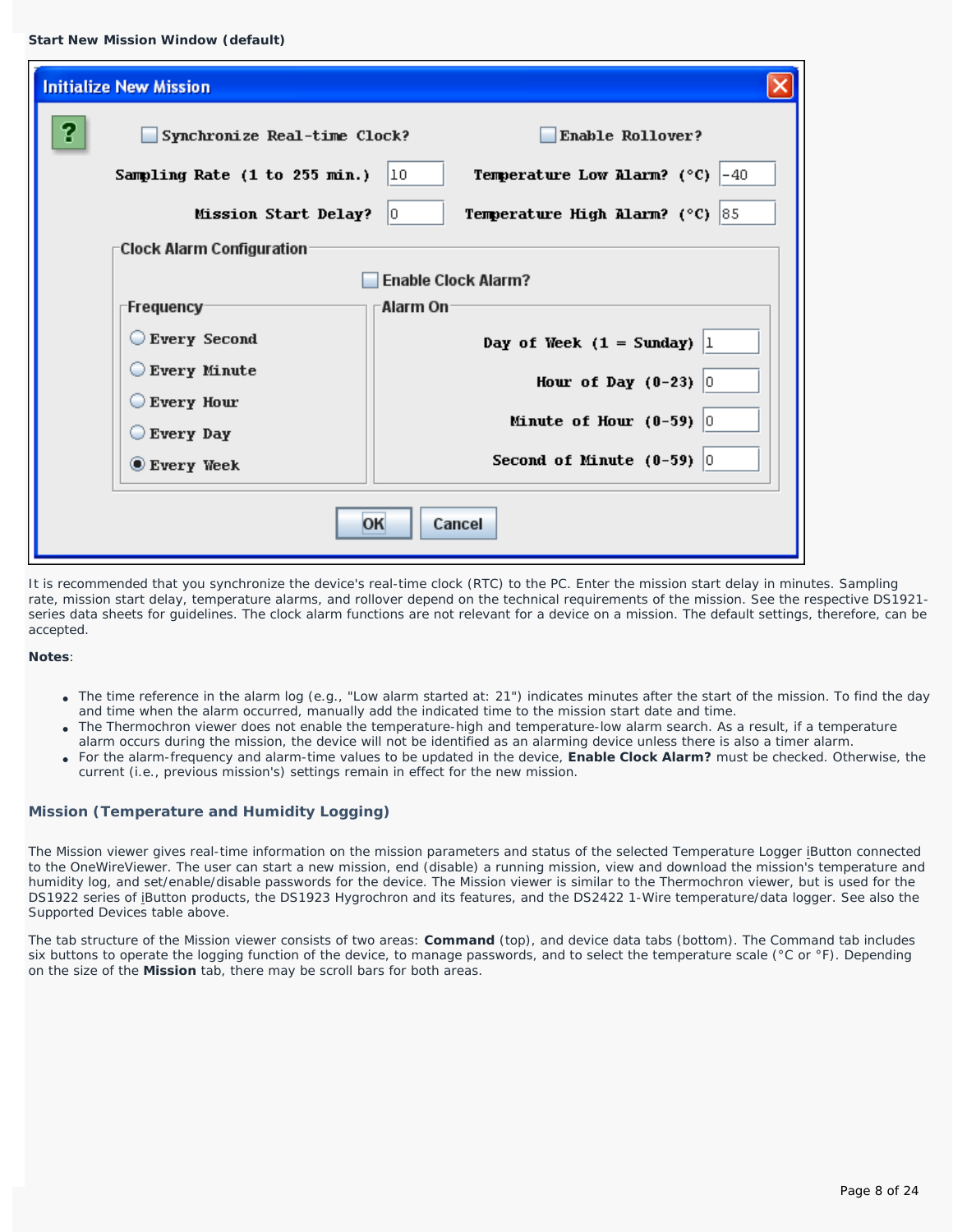#### **Sample Mission Viewer Tab**

| <b>Description</b><br>Humidity<br>Temperature<br><b>Clock</b><br><b>Mission</b><br>Memory<br><b>File</b><br><b>Command</b><br><b>Start New Mission</b><br><b>Refresh Mission Results</b><br><b>Disable Mission</b> |                                |                                                          |                                              |  |  |  |  |
|--------------------------------------------------------------------------------------------------------------------------------------------------------------------------------------------------------------------|--------------------------------|----------------------------------------------------------|----------------------------------------------|--|--|--|--|
| <b>Set Container Password</b>                                                                                                                                                                                      |                                | <b>Set Device Password</b><br><b>Set Password Enable</b> |                                              |  |  |  |  |
|                                                                                                                                                                                                                    | Fahrenheit<br>$ V $ Celsius    |                                                          |                                              |  |  |  |  |
| Temperature<br><b>Status</b>                                                                                                                                                                                       | <b>Humidity</b>                |                                                          |                                              |  |  |  |  |
|                                                                                                                                                                                                                    | Mission in Progress?           | true                                                     |                                              |  |  |  |  |
|                                                                                                                                                                                                                    | <b>SUTA Mission?</b>           | false                                                    |                                              |  |  |  |  |
|                                                                                                                                                                                                                    | Waiting for Temperature Alarm? | false                                                    |                                              |  |  |  |  |
|                                                                                                                                                                                                                    | Sample Rate:                   | Every $60$ second(s)                                     |                                              |  |  |  |  |
|                                                                                                                                                                                                                    | <b>Mission Start Time:</b>     | Wed Jul 15 16:58:01 CDT 2009                             |                                              |  |  |  |  |
|                                                                                                                                                                                                                    | Mission Sample Count:          | 30                                                       | If this area remains<br>empty, passwords are |  |  |  |  |
|                                                                                                                                                                                                                    | Roll Over Enabled?             | true(no rollover occurred)                               | enabled. It is neces-                        |  |  |  |  |
|                                                                                                                                                                                                                    | First Sample Timestamp:        | Wed Jul 15 16:58:01 CDT 2009                             | sary to first set the<br>container password  |  |  |  |  |
|                                                                                                                                                                                                                    | <b>Total Mission Samples:</b>  | 30                                                       | with the current device                      |  |  |  |  |
|                                                                                                                                                                                                                    | <b>Total Device Samples:</b>   | 7317                                                     | passwords (at least<br>the read password) to |  |  |  |  |
| Temperature Logging:                                                                                                                                                                                               |                                | 0.5C                                                     | access the device.                           |  |  |  |  |
| Temperature High Alarm:                                                                                                                                                                                            |                                | 25 °C (ALARMED)                                          |                                              |  |  |  |  |
|                                                                                                                                                                                                                    | Temperature Low Alarm:         | 15 °C (ALARMED)                                          |                                              |  |  |  |  |
| These lines                                                                                                                                                                                                        | Data Logging:                  | $0.6$ $R$ H                                              |                                              |  |  |  |  |
| are blank for<br>Data High Alarm:<br>the DS1922                                                                                                                                                                    |                                | 79.808 %RH (ALARMED)                                     |                                              |  |  |  |  |
|                                                                                                                                                                                                                    | Data Low Alarm:                | 39.5 %RH                                                 |                                              |  |  |  |  |
| Done Setting up viewer                                                                                                                                                                                             |                                |                                                          |                                              |  |  |  |  |

### **Mission Viewer Commands**

**Refresh Mission Results** (to read device status, temperature log, and data log) This allows a mission in progress to be watched without changing device viewers. If passwords are enabled for the device, the user must first use the **Set Container Password** command before access is granted to device data.

**Start New Mission** (to allow the user to enter all data necessary to start a new mission) This command opens a new window in which the user enters the parameters for the next mission. If passwords are enabled for the device, the user must first use the Set Container Password command before access is granted to device data.

#### **Disable Mission** (to stop a running mission)

This command stops a mission. The data collected remains stored in the device. If passwords are enabled for the device, the user must first use the Set Container Password command before access is granted to device data.

#### Set Container Password (to tell the viewer the read and write password of the device)

If the device has passwords enabled, the viewer needs to know the passwords to access the device. This command prompts the user to enter a read password in a separate small window. Once the read password is entered, the user is asked to enter the full-access password. The viewer does not memorize the passwords after the session with a particular device is closed. Passwords are 8-byte hexadecimal strings.

#### **Set Device Password** (to write a read password and a full-access password to the device)

If the user wants to activate passwords with the device, the passwords must first be written to the device and then enabled to take effect. This command prompts the user to specify/enter a read password in a separate small window. Once the read password is entered, the user is asked to enter the full-access password. Next the passwords are written to the respective device registers. The viewer does not memorize the passwords after the session with a particular device is closed. Passwords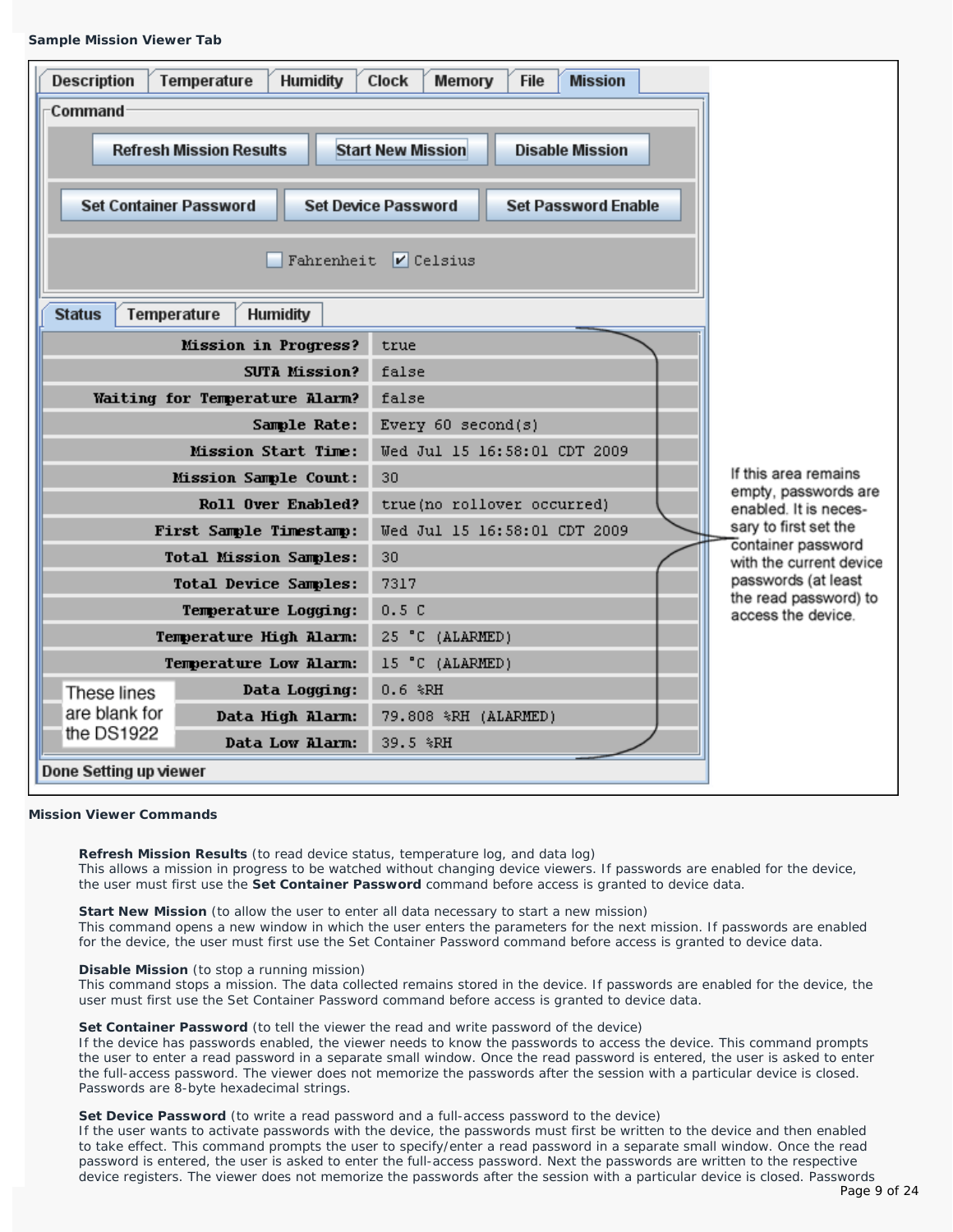entered with this command are automatically taken as container passwords; there is no need to reenter these passwords as container passwords. Passwords need to be entered as 8-byte hexadecimal strings.

Set Password Enable (to enable or disable the use of passwords with the device) This command allows the user to activate (enable) passwords that were written to the device previously. If passwords are enabled, this command allows the user to disable them. This command does not erase passwords in the device.

## **When the Mission tab is active, the Mission viewer:**

- Automatically reads the device status, temperature log, and data log.
- Automatically displays the device status on the Status tab.
- Displays the temperature log as a graphic (if you open the **Temperature** tab).
- Displays the humidity or data log as a graphic (if you open the **Humidity** or Data tab).
- Allows the temperature scale to be changed between °C (default) and °F; the selected scale is memorized.
- Allows activation of automatic rescaling of the log graphs.
- Allows log data to be exported by using the clipboard or saving as a CSV (Excel) file.

## **Sample Temperature Log Graphic (humidity/data log looks similar)**

| <b>Status</b>          | Temperature<br><b>Humidity</b>           |  |
|------------------------|------------------------------------------|--|
| 145.9.                 |                                          |  |
| 43.5.                  |                                          |  |
| 141.                   | Copy Data to Clipboard (comma-separated) |  |
| 38.6.                  | Copy Data to Clipboard with Labels       |  |
| 36.1                   | Copy Data to Clipboard without Labels    |  |
| 33.7.                  | Save Data to .csv File                   |  |
| 31.2.                  | Rescale Graph                            |  |
| 28.8.                  |                                          |  |
| 26.3.                  |                                          |  |
| 23.9.                  |                                          |  |
| I21.4.                 |                                          |  |
| 19.                    |                                          |  |
| 16.5.                  |                                          |  |
| 14.1                   |                                          |  |
| 11.B_                  |                                          |  |
|                        | Right-Click on Graph for more options    |  |
| Done Setting up viewer |                                          |  |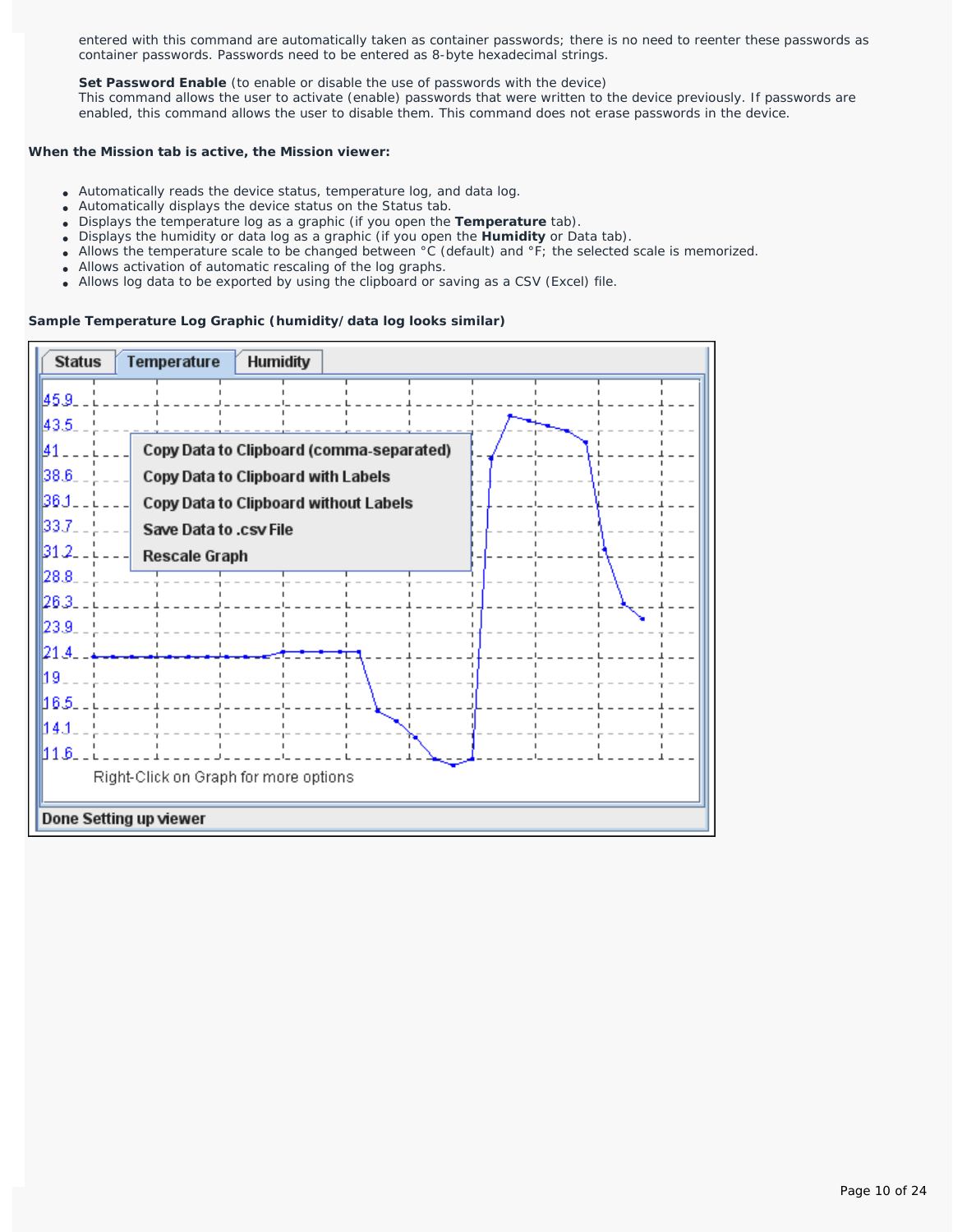```
Start New Mission Window (default)
```

|   | <b>Initialize New Mission</b>                                           |                                                |
|---|-------------------------------------------------------------------------|------------------------------------------------|
| ? | Mission General:                                                        |                                                |
|   | $\nu$ Synchronize Clock?<br>Sampling Rate (seconds)                     | 600                                            |
|   | $\nu$ Enable Rollover?<br>Start Delay (minutes)                         | lo.                                            |
|   | Use 1-Second Mission Test?                                              | If checked, this<br>command starts a           |
|   | Mission Channel: Temperature                                            | 1-second mission.<br>When that test            |
|   | Enable Alarms?<br>$V$ Enable Sampling?                                  | mission is over,<br>the new mission            |
|   | Low Alarm? $(^{\circ}C)$                                                | starts with the<br>specified                   |
|   | High Alarm? (°C)<br>$\left( 0.5\right)$<br><b>Resolution:</b><br>0.0625 | parameters.<br>The value on the                |
|   | <b>Enable SUTA?</b>                                                     | blue (shaded)<br>background                    |
|   | <b>Mission Channel: Humidity</b>                                        | applies.                                       |
|   | Enable Alarms?<br>$V$ Enable Sampling?                                  |                                                |
|   | Lew Alarm? (*RH)                                                        | This area about<br>humidity<br>measurements is |
|   | 0.6<br><b>Resolution:</b><br>0.04<br>High Alarm? (%RH)                  | missing with the<br>DS1922.                    |
|   | OK<br>Cancel                                                            |                                                |

It is recommended that you synchronize the device's RTC to the PC. Enter the sampling rate in seconds (between samples). Enter the mission's **Start Delay** in minutes. SUTA means Start mission Upon Temperature Alarm. Sampling rate, mission start delay, resolution, alarms, and rollover depend on the technical requirements of the mission. See the respective device data sheets for details and guidelines.

**Notes**:

- Mission Samples Count on the Status tab indicates the number of valid samples in the datalog memory. This number stops incrementing when the memory is full.
- **Total Mission Samples** indicates the number of samples taken during a mission. This number continues incrementing when a rollover occurs.
- The **Use 1-Second Mission Test?** is not needed for B1 revision parts (date code 2007 and newer; serial numbers 005A900h to 005C09Fh, 0064200h and higher).
- Although the part is found as an alarming device, a **Temperature High Alarm** is not flagged on the Status tab. If there is a **Temperature Low Alarm**, both the high and low alarm are flagged on the Status tab.

## **Temperature**

The Temperature viewer gives a real-time temperature reading of the selected 1-Wire temperature device connected to the OneWireViewer. The temperature log on the screen is created from temperature data stored in the PC's memory. This is different from Thermochron and Mission viewers, where the temperature logging is performed inside an iButton, whether or not the device is connected to the OneWireViewer.

The tab structure of the Temperature viewer consists of three areas: **Info** (top), **Graph** (bottom left), and **Thermometer** (bottom right). Depending on the size of the Temperature tab, there may be scroll bars for the Thermometer, Graph, and Info area. The Temperature viewer applies to devices that contain a digital thermometer. See the *Supported Devices* table above for the list of devices.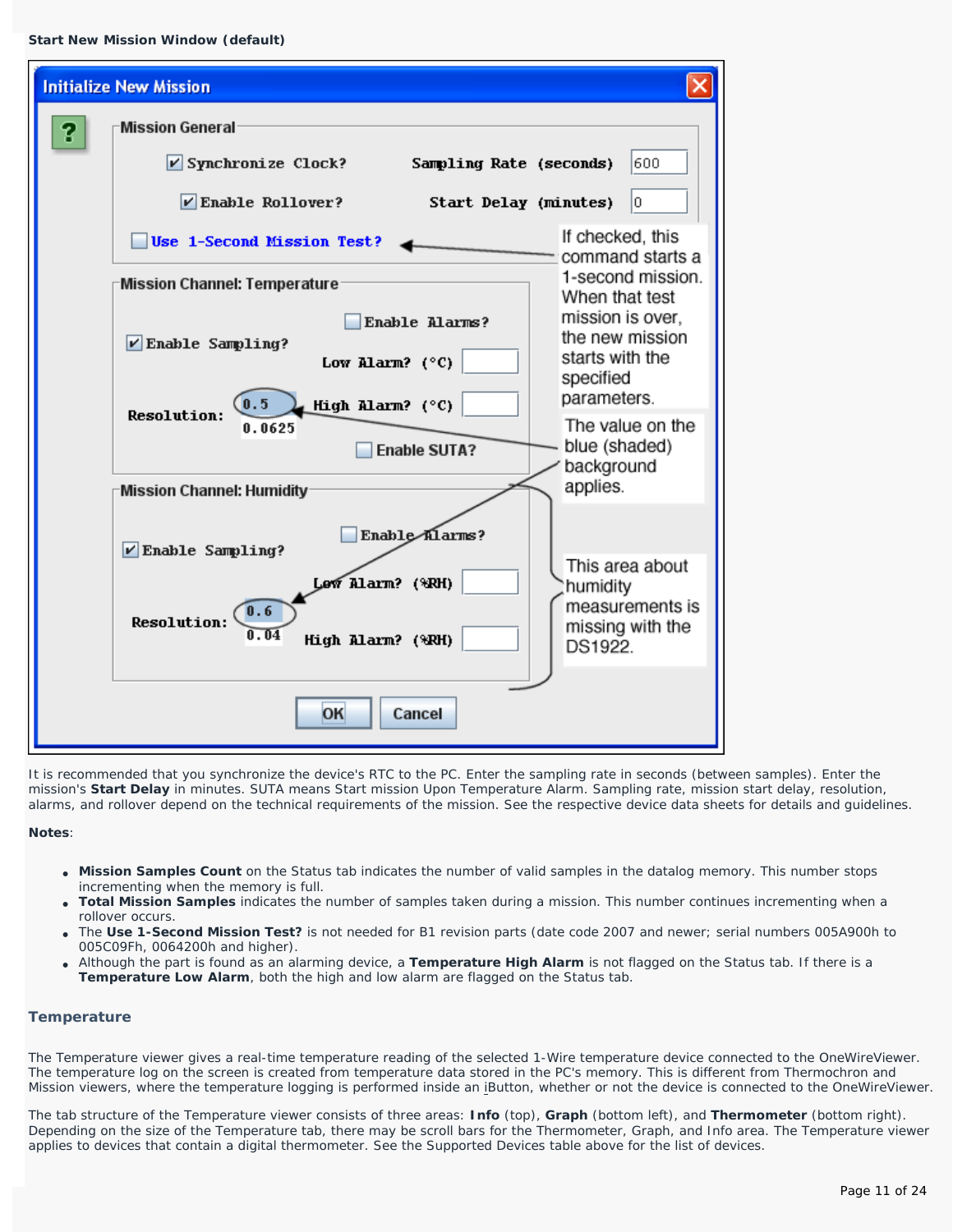### **Sample Temperature Tab**

| ⊤Info<br>Temperature<br>25.5 °C<br>Fahrenheit $\triangledown$ Celsius<br>Units<br>$0.5$ $\rightarrow$<br>Resolution<br><b>Thermometer</b><br>Graph<br>$87J-$<br>Copy Data to Clipboard (comma-separated)<br>74.2<br>Copy Data to Clipboard with Labels<br>100<br>61.2.<br>89.7<br>Copy Data to Clipboard without Labels<br>79.3<br>48.3<br>69<br>Save Data to .csv File<br>58.7<br>35.4<br>48.3<br><b>Rescale Graph</b><br>38<br>27.7<br>22.5<br>17.3<br>$\overline{7}$<br>9.6<br>$-3.3$<br>-3.3<br>$-13.7$<br>$-24$<br>$-34.3$<br>$-16.2$<br>-44.7<br>$-55$<br>$-29.2$<br>$-421$<br>Right-Click on Graph for more options:<br>$\blacktriangleleft$<br>Ш<br>Þ. | <b>Description</b><br>Temperature |  |
|----------------------------------------------------------------------------------------------------------------------------------------------------------------------------------------------------------------------------------------------------------------------------------------------------------------------------------------------------------------------------------------------------------------------------------------------------------------------------------------------------------------------------------------------------------------------------------------------------------------------------------------------------------------|-----------------------------------|--|
|                                                                                                                                                                                                                                                                                                                                                                                                                                                                                                                                                                                                                                                                |                                   |  |
|                                                                                                                                                                                                                                                                                                                                                                                                                                                                                                                                                                                                                                                                |                                   |  |
|                                                                                                                                                                                                                                                                                                                                                                                                                                                                                                                                                                                                                                                                |                                   |  |
|                                                                                                                                                                                                                                                                                                                                                                                                                                                                                                                                                                                                                                                                |                                   |  |
| Done polling.                                                                                                                                                                                                                                                                                                                                                                                                                                                                                                                                                                                                                                                  |                                   |  |

### **When the Temperature tab is active, the Temperature viewer**:

- Continuously issues the device-specific command to perform a temperature conversion.
- After each conversion reads the temperature registers of the selected device.
- Converts the reading from the device-specific format into a conventional format.
- Displays the result as a number, graph, and thermometer scale.
- Compresses the horizontal scale of the graph, as needed, to display additional readings.
- Allows the temperature scale to be changed between °C (default) and °F; the selected scale is memorized.
- Allows the resolution of the temperature display (some devices only) to be changed.
- Allows activation of automatic rescaling of the graph.
- Allows graph data to be exported by using the clipboard or saving as a CSV (Excel) file.

#### **Notes**:

- The Temperature viewer closes whenever the selected device is found to be missing from the network or when another device is selected.
- To keep the Temperature viewer running while evaluating other devices, first activate the Temperature viewer. Then on the **View** menu (see *Program Main Window*), select Show Tab in New Window which will restart the Temperature viewer in a new window. This separate window will remain open, even if the device disappears from the network.
- With the DS1922L, DS1922T, and DS1923, the temperature readings displayed are software corrected. For the DS1922E, software correction does not apply.
- The Temperature viewer cannot read the temperature of a Thermochron (DS1921, DS1922, or DS1923) that is currently running a mission.

### **Humidity**

The Humidity viewer gives a real-time humidity reading of the selected 1-Wire humidity device connected to the OneWireViewer. The humidity log on the screen is created from humidity data stored in the PC's memory. This is different from Mission viewer, where the humidity logging is performed inside an iButton whether or not it is connected to the OneWireViewer.

The tab of the Humidity viewer consists of three areas: **Info** (top), **Graph** (bottom left), and **Humidity** (bottom right). Depending on the size of the Humidity tab, there may be scroll bars for the graph and/or humidity area. The Humidity viewer applies primarily to the DS1923.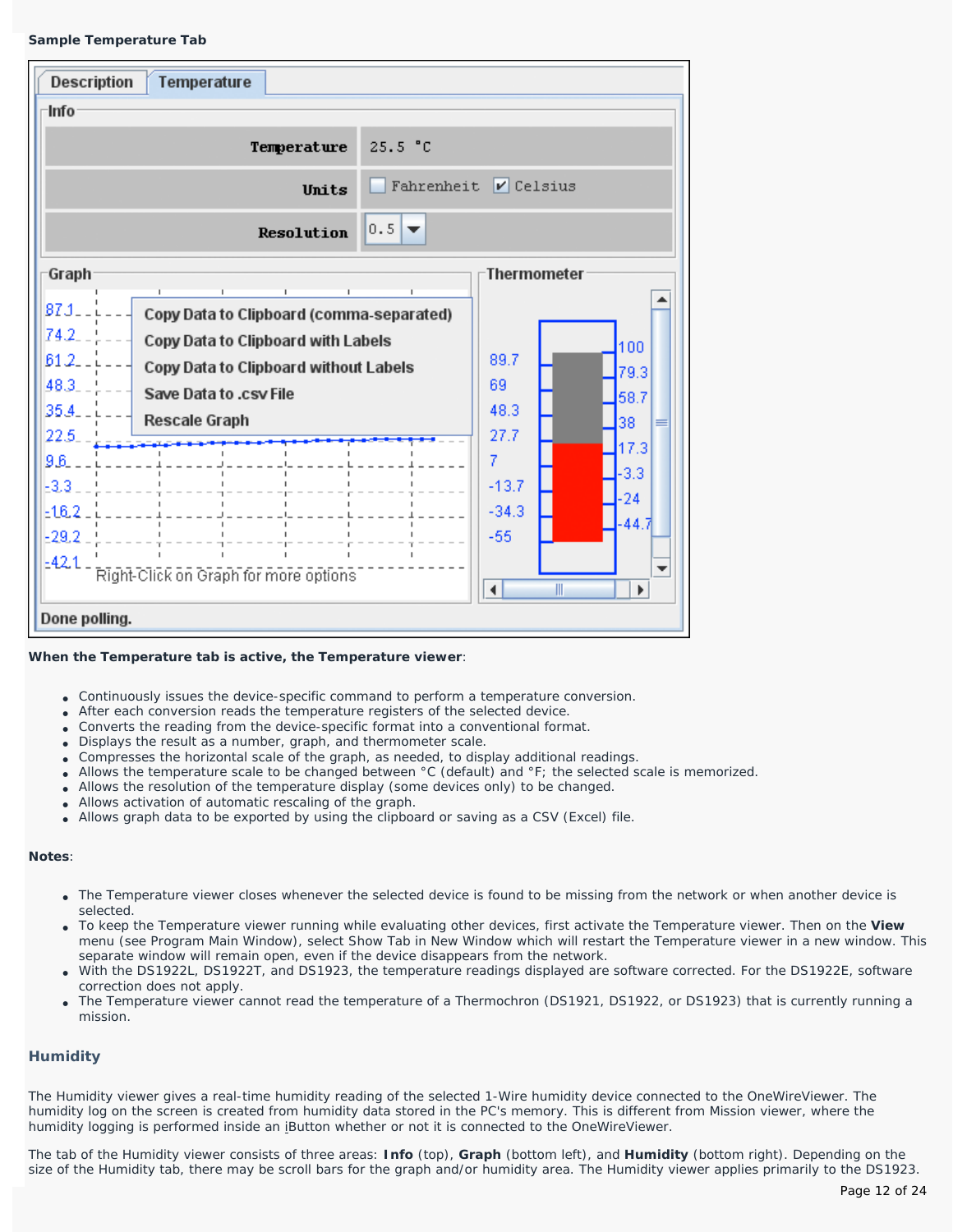The viewer may also support other devices that can be set up to measure humidity. See the *Supported Devices* table above for the list of devices.

### **Sample Humidity Tab**



### **When the Humidity tab is active, the Humidity viewer**:

- Continuously issues the device-specific command to perform a humidity conversion.
- After each conversion reads the humidity registers of the selected device.
- Converts the reading from the device-specific format into a conventional format.
- Displays the result as a number, graph, and humidity scale.
- Compresses the horizontal scale of the graph, as needed, to display additional readings.
- Allows activation of automatic rescaling of the graph.
- Allows graph data to be exported by using the clipboard or saving as a CSV (Excel) file.

## **Notes**:

- The Humidity viewer closes whenever the selected device is found to be missing from the network or when another device is selected.
- To keep the Humidity viewer running while evaluating other devices, first activate the Humidity viewer. Then on the View menu (see *Program Main Window*), select Show Tab in New Window which will restart the Humidity viewer in a new window. This separate window will remain open, even if the device disappears from the network.
- To watch humidity and temperature simultaneously, open the Humidity and Temperature viewers in separate windows.
- With the DS1923, the humidity readings displayed are software corrected; they are not compensated for temperature or saturation drift.
- The Humidity viewer cannot read the humidity of a DS1923 that is currently running a mission.

## **Switch**

The Switch viewer gives real-time information on the I/O channels of the selected 1-Wire addressable switch device connected to the OneWireViewer. This information includes the channel's state, the logic level at its output, and the state of the associated activity latch. The user can change (toggle) the state of the I/O channel and clear its activity latch. Each I/O channel of a multichannel addressable switch device can be operated individually.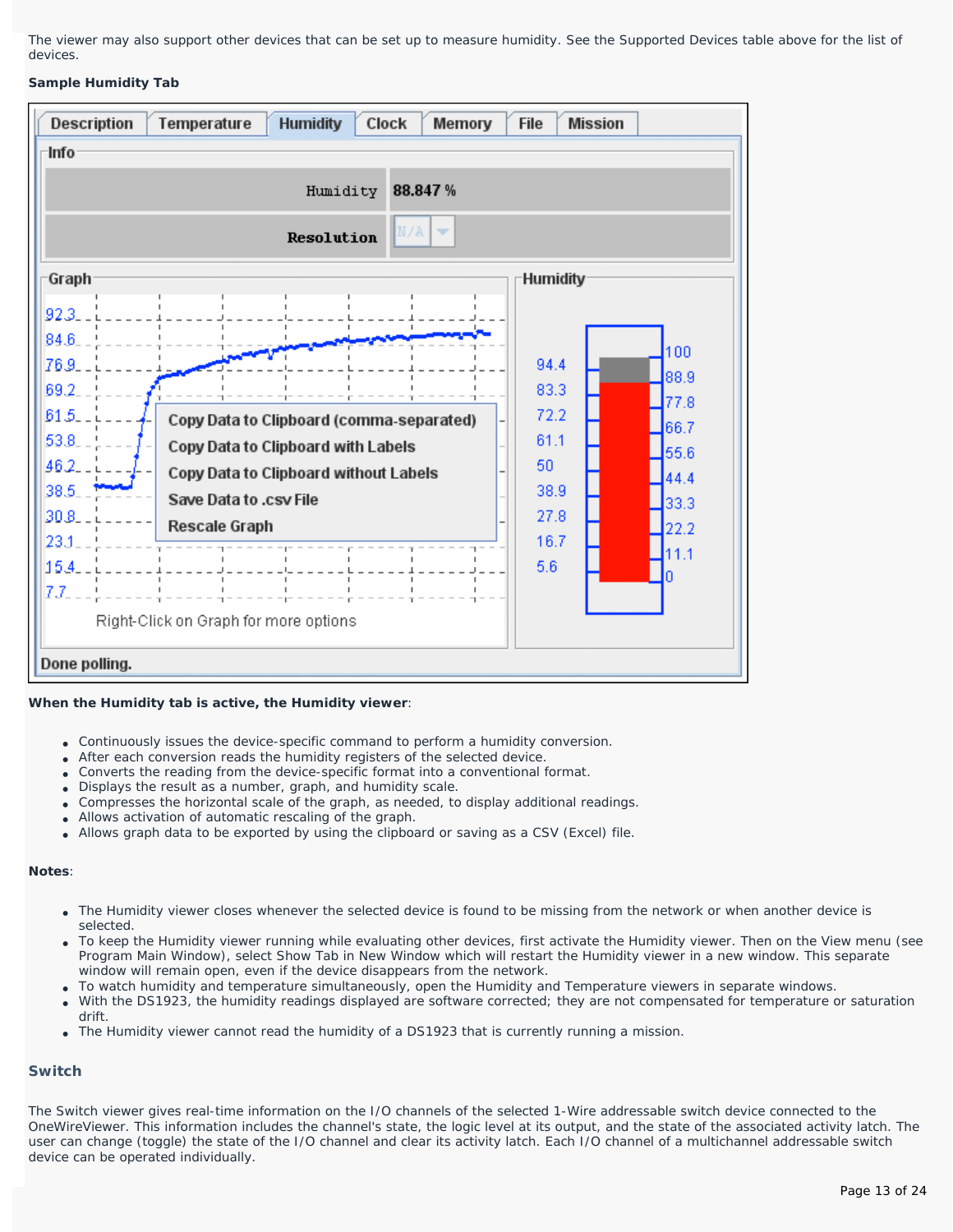The tab of the Switch viewer consists of two areas: **Features** (top), and **Channels** (bottom). The Features area lists device-specific characteristics. The number of switches (i.e., number of channels) for the selected device is indicated by the number of channel boxes in the channels area. A digital switch can be closed (**State** = true) or open (**State** = false). **Level** shows the logic equivalent of the voltage at the switch output. Each channel has two command buttons associated with it. Depending on the size of the Switch tab and/or the device, there may be scroll bars for both areas. The Switch viewer applies to all devices that contain one or more electronic switches. See the *Supported Devices* table above for the list of devices.

## **Sample Switch Tab**

| <b>Switch</b><br><b>Description</b>     | Memory<br><b>File</b>         |            |                     |                       |  |
|-----------------------------------------|-------------------------------|------------|---------------------|-----------------------|--|
| Features                                |                               |            |                     |                       |  |
|                                         | <b>Activity Sensing</b>       |            | true                |                       |  |
|                                         | Level sensing                 |            | true                |                       |  |
|                                         |                               | 'Smart-on' | false               |                       |  |
| High-side switch (on connected to data) |                               |            | false               |                       |  |
|                                         | One switch on at a time limit |            | false               |                       |  |
| <b>Channels</b>                         |                               |            |                     |                       |  |
|                                         |                               |            |                     |                       |  |
| CHANNEL 0                               |                               |            | <b>CHANNEL 1</b>    |                       |  |
| <b>State</b>                            | false                         |            | <b>State</b>        | true                  |  |
| Level                                   | false                         |            | Level               | false                 |  |
| Activity                                | false                         |            | Activity            | true                  |  |
| Toggle State                            | <b>Clear Activity</b>         |            | <b>Toggle State</b> | <b>Clear Activity</b> |  |
|                                         |                               |            |                     |                       |  |
| <b>Check complete</b>                   |                               |            |                     |                       |  |

### **Switch Viewer Channel Commands**

**Toggle State** (to toggle the state of the switch between on and off) This command allows the switch's state to be changed through the 1-Wire network.

**Clear Activity** (to clear the channel's activity latch) This command allows the switch's activity latch to be cleared through the 1-Wire network.

### **When the Switch tab is active, the Switch viewer**:

- Continuously reads the state of all channels of the selected device.
- Automatically updates the state, level, and activity information in the Channels area.

#### **Notes**:

- $\bullet$  To use a switch channel as a remote digital sensor, the switch must be off (State = false).
- See the respective device data sheets for more details on how the individual channels operate.

## **A to D (Analog to Digital)**

The A to D viewer gives a real-time voltage reading on the analog inputs of the selected 1-Wire ADC connected to the OneWireViewer. The user can select which channels of a multichannel ADC are included in the polling.

The tab of the A to D viewer (for an analog-to-digital converter, ADC) consists of two areas: **Features** (top), and **Channels** (bottom). The Features area lists device-specific characteristics. For each channel, there is a channel box in the Channels area. **A to D Voltage** shows the voltage reading of the analog input. Depending on the size of the A to D tab and/or the number of channels, there may be scroll bars for both areas. The A to D viewer applies to devices that contain an ADC with one or more input channels. See the *Supported Devices* table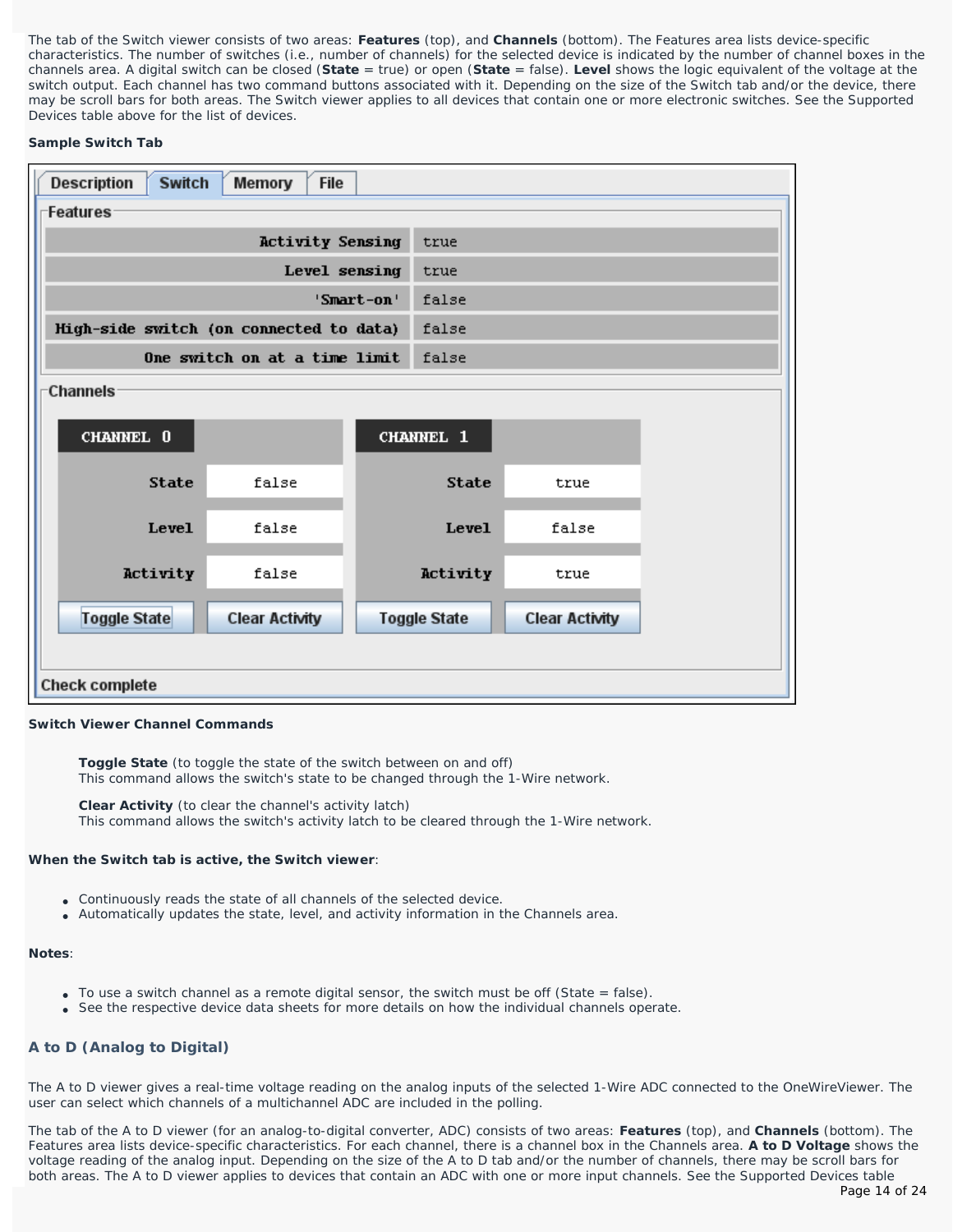above for the list of devices.

#### **Sample A to D Tab**

| <b>Description</b><br>A to D<br>Memory        |                                              |
|-----------------------------------------------|----------------------------------------------|
| Features                                      |                                              |
| Number of Channels                            | 4                                            |
| Supports Multi-Channel Read?                  | true                                         |
| Has High/Low AD Alarms?                       | true                                         |
| Channels                                      |                                              |
| $\nu$ Include in Poll<br>Channel 0            | $\triangledown$ Include in Poll<br>Channel 1 |
| 0.03<br>AtoD Voltage                          | 0.03<br>AtoD Voltage                         |
|                                               |                                              |
|                                               |                                              |
|                                               |                                              |
|                                               |                                              |
|                                               |                                              |
| $\parallel \parallel$<br>$\blacktriangleleft$ | $\blacktriangleright$                        |
| Done polling.                                 |                                              |

### **When the A to D tab is active, the A to D viewer**:

- Continuously reads/converts the input voltage of the selected channels.
- For the selected channels, automatically updates the voltage reading in the Channels area.
- Allows the channels that are monitored (see **Include in Poll**) to be selected.

#### **Notes**:

- If a channel is not included in the poll, the display for this channel will "freeze", and not show the actual input voltage.
- The voltage range, resolution, voltage alarm thresholds, and alternate channel functions can be set on the byte level through the **Memory** tab. See the respective device data sheet for more details.

### **Clock**

The Clock viewer gives a real-time reading of the RTC in the selected 1-Wire device connected to the OneWireViewer. This viewer also tells the time difference between the RTC in the 1-Wire device and in the PC. The user can synchronize the RTC in the 1-Wire device to the one in the PC or halt the RTC oscillator in the 1-Wire device.

The tab of the Clock viewer consists of two areas: **Info** (top), and **Config** (bottom). Depending on the size of the tab area, there may be scroll bars (horizontal, vertical) for the Info area. The current time is always displayed in the 24-hour format with time zone. The Clock viewer applies to all devices that contain an RTC. See the *Supported Devices* table above for the list of devices.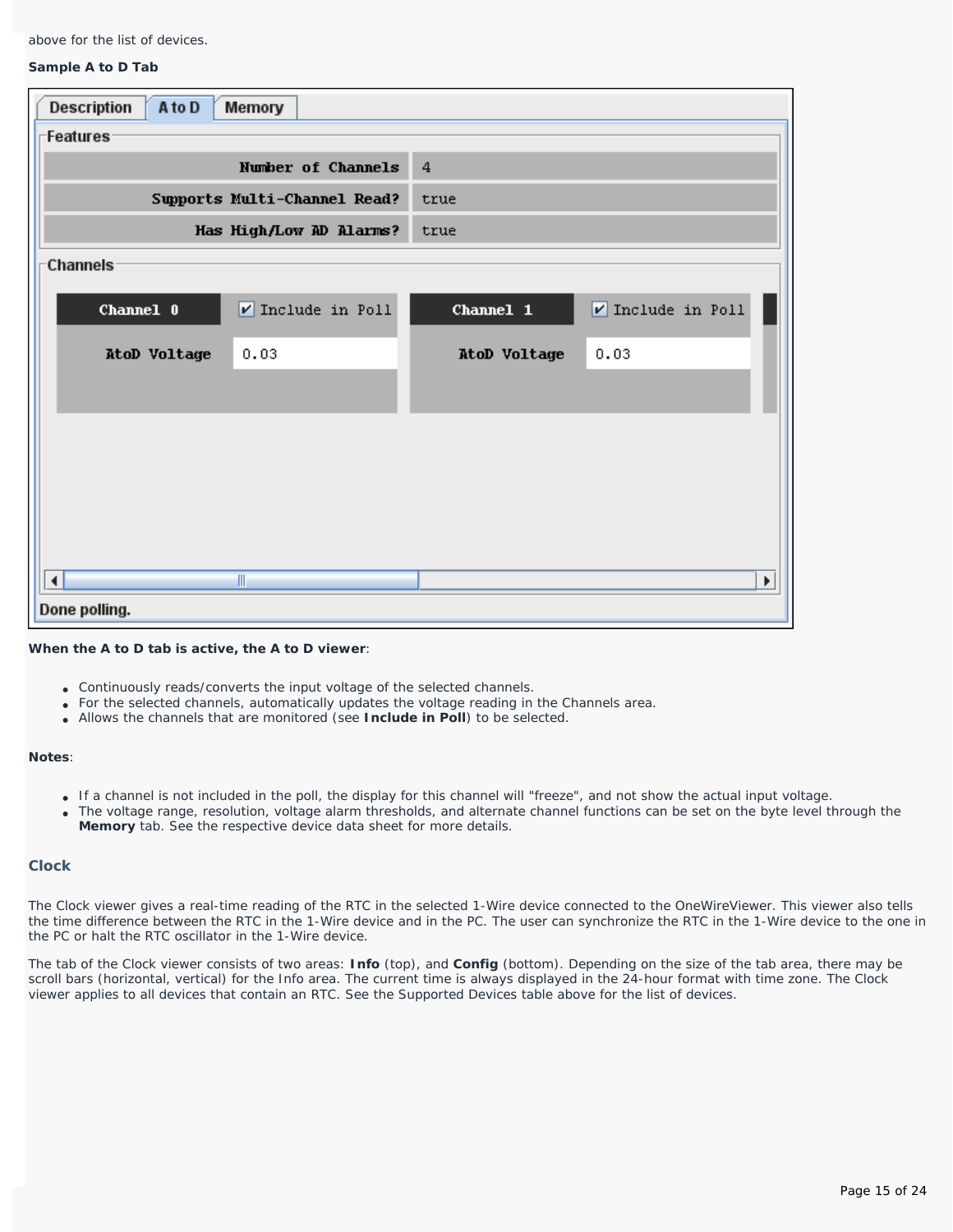| <b>Description</b> | Temperature | <b>Clock</b>                        | <b>File</b><br><b>Mission</b><br>Memory |
|--------------------|-------------|-------------------------------------|-----------------------------------------|
| -Info·             |             |                                     |                                         |
|                    |             | Current Time                        | Tue Jul 14 15:15:22 CDT 2009            |
|                    |             | Difference from PC Time             | 8 seconds                               |
| Config             |             |                                     |                                         |
|                    |             | <b>Synchronize Clock to PC Time</b> | <b>Halt Real-Time Clock</b>             |
|                    |             |                                     |                                         |
|                    |             |                                     |                                         |
|                    |             |                                     |                                         |
| Done polling.      |             |                                     |                                         |

| <b>Description</b> | <b>Clock</b><br>File<br>Temperature<br><b>Memory</b><br>Thermochron |
|--------------------|---------------------------------------------------------------------|
| -Info              |                                                                     |
|                    | Current Time<br>Clock is not running                                |
|                    | Difference from PC Time<br>N/A                                      |
| Config             |                                                                     |
|                    | <b>Halt Real-Time Clock</b><br><b>Synchronize Clock to PC Time</b>  |
|                    |                                                                     |
|                    |                                                                     |
|                    |                                                                     |
| Done polling.      |                                                                     |

### **When the Clock tab is active, the Clock viewer**:

- Continuously reads the time registers of the selected device.
- Converts the reading from the device-specific format into a conventional format.
- Displays the time read from the device (automatically updated with every reading).
- Allows the RTC oscillator to be stopped and restarted.
- Allows the time/date of the computer (PC or workstation) to be copied to the time registers in the device (i.e., click on **Synchronize Clock to PC Time**); this function also restarts a halted RTC oscillator.

#### **Notes**:

● If the 1-Wire device uses a binary counter as RTC (e. g., the DS1904, DS2415, DS2417), the **Clock** viewer sets the device clock to UTC (also known as Greenwich Mean Time, GMT). If the RTC of the 1-Wire device counts seconds, hours, days, months, and years in separate registers (e.g., the DS1921, DS1922), the Clock viewer sets the device clock to the local time.

#### **Memory**

The Memory viewer displays in hexadecimal format the data of the selected memory bank of the selected 1-Wire memory device connected to the OneWireViewer. The user can change the data (see *Hex Editor* below) and write it back to the 1-Wire device.

The tab of the Memory viewer consists of three areas: **Banks** (top), **Info** (bottom left), and **Contents** (center right). Two buttons below the Contents area allow the data of a selected memory bank to be reread (**Refresh**) and data that was manually entered in the contents area to be written to the 1-Wire device (**Commit Changes**). Depending on the size of the tab area, there may be scroll bars for the Info and Contents area. The Memory viewer applies to all devices that contain general-purpose user memory and/or special function/register pages. See the *Supported Devices* table above for the list of devices. A memory bank must first be selected before its data (Contents) and characteristics (Info) will be displayed. The Contents area is automatically refreshed whenever the bank selection changes.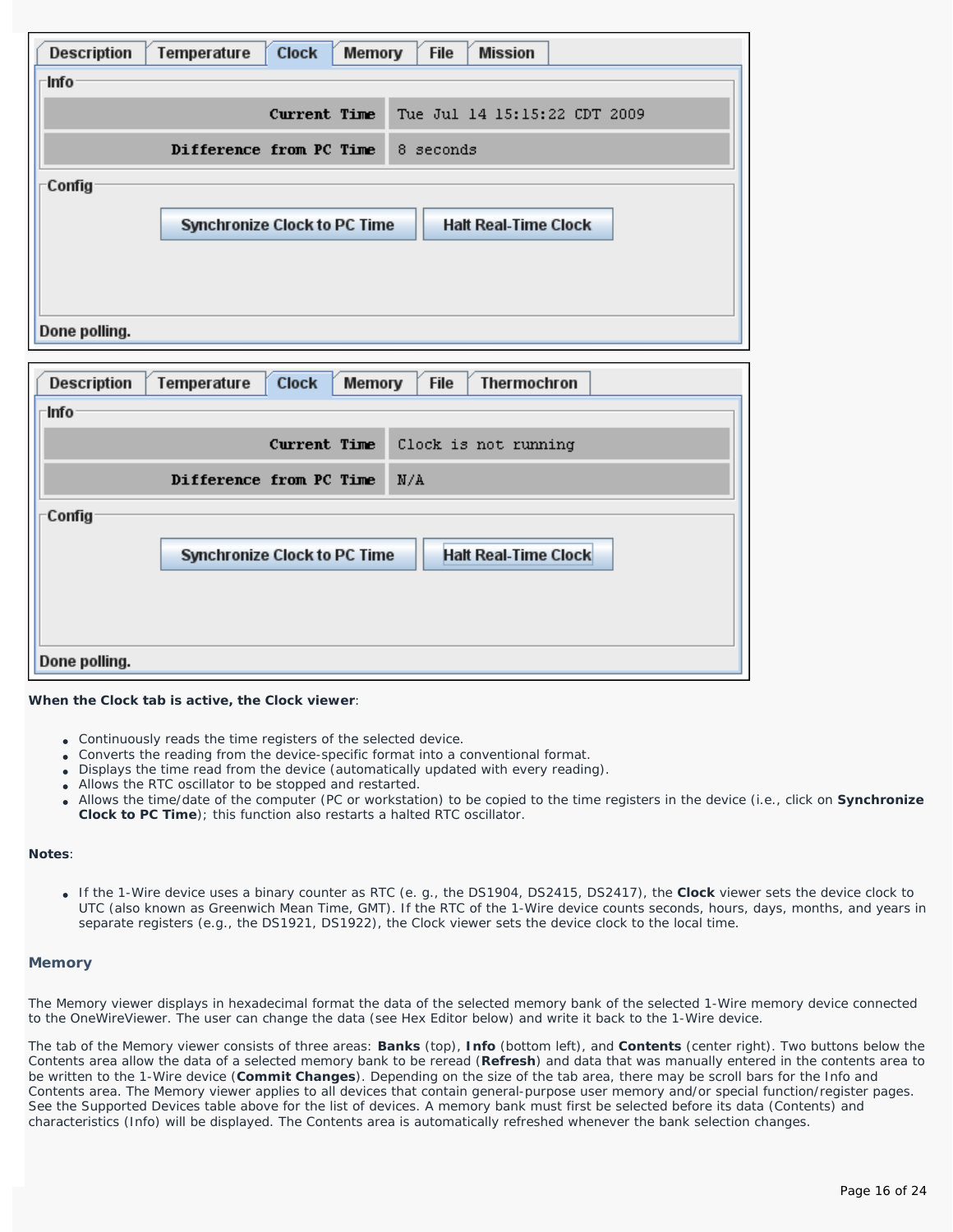| Temperature<br>Clock<br>Description<br><b>Memory</b> | <b>File</b><br><b>Mission</b> |
|------------------------------------------------------|-------------------------------|
| <b>Banks</b>                                         |                               |
| Scratchpad with CRC and Password                     |                               |
| User Data Memory                                     |                               |
| Register control                                     |                               |
| Data log                                             |                               |
| Info                                                 | Contents                      |
| <b>Start Address</b>                                 |                               |
| <b>Bank Size</b>                                     |                               |
| Is General Purpose?                                  |                               |
| Is Non-Volatile?                                     |                               |
| Is Read-Only?                                        |                               |
| Is Read-Write?                                       |                               |
| Is Write-Once?                                       | Refresh<br>Commit Changes     |
| Done Setting up viewer.                              |                               |

**When the Memory tab is active, the Memory viewer**:

- Lists the names of the available banks.
- Displays the characteristics and contents of the selected bank.
- Allows the contents of the selected bank to be changed.
- Allows the new data to be copied to the selected bank.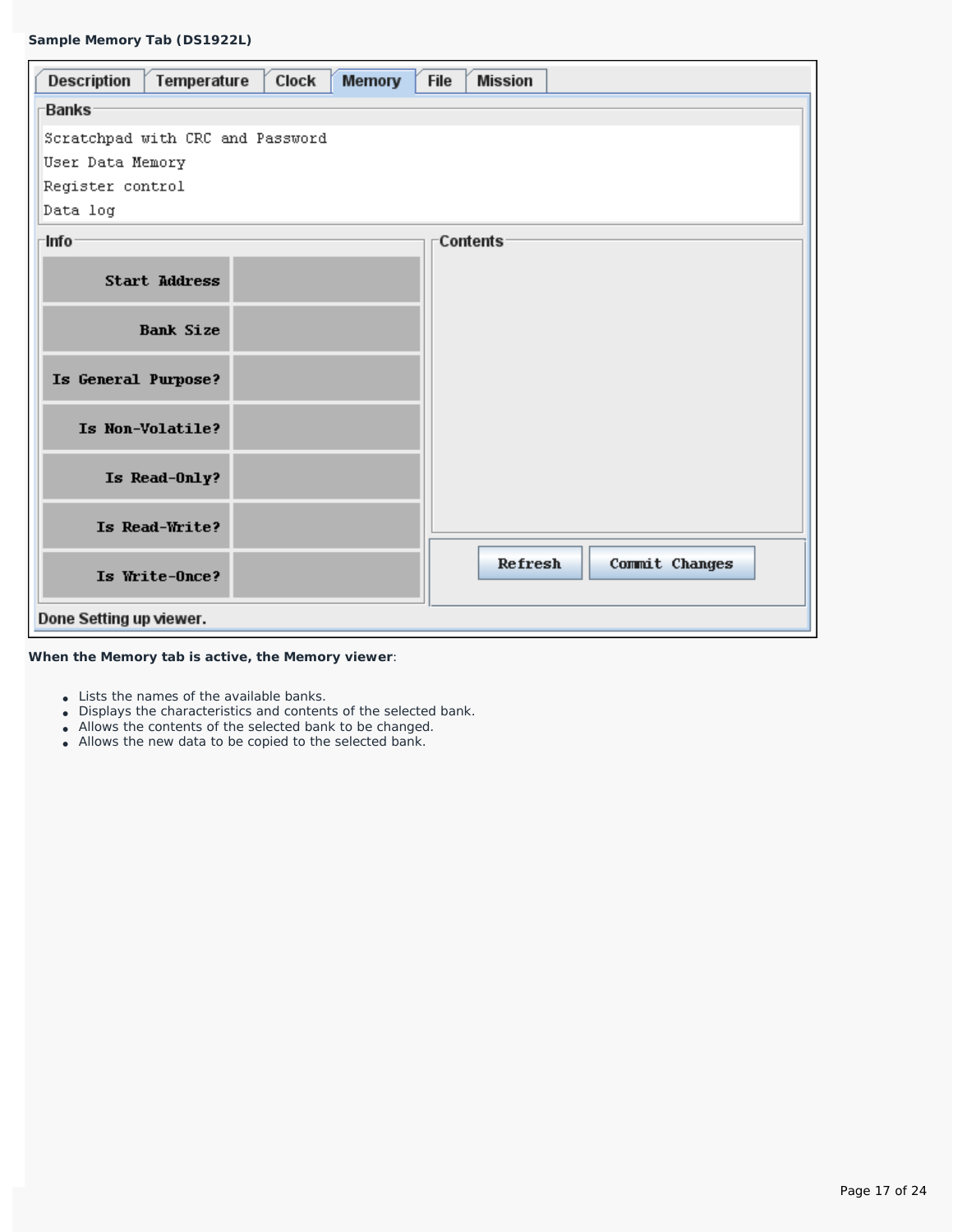| Description<br>Temperature       | Clock<br><b>Memory</b> | <b>Mission</b><br><b>File</b>                   |
|----------------------------------|------------------------|-------------------------------------------------|
| <b>Banks</b>                     |                        |                                                 |
| Scratchpad with CRC and Password |                        |                                                 |
| User Data Memory                 |                        |                                                 |
| Register control                 |                        | TA1 TA2 E/S                                     |
| Data log                         |                        |                                                 |
| ·Info                            |                        | Contents                                        |
| <b>Start Address</b>             | 0H                     | Page 0 (0H) [Target address, offset 06 02 9F]   |
|                                  |                        | 0A 00 00 00 00 00 00 7E 00 00 00 FC 00 D1 70 C2 |
| <b>Bank Size</b>                 | 32 bytes               | 00 00 00 01 01 14 10 07 09 00 40 E4 FF FF FF FF |
| Is General Purpose?              | false                  |                                                 |
| Is Non-Volatile?                 | false                  |                                                 |
| Is Read-Only?                    | false                  |                                                 |
| Is Read-Write?                   | true                   |                                                 |
| Is Write-Once?                   | false                  | Refresh<br>Commit Changes                       |
| Done updating viewer contents.   |                        |                                                 |

**Notes**:

- The number of the memory banks and their respective names depend on the type of the device viewed.
- The display format in the content field varies with the device and memory bank selected. For most devices there are 2 x 16 bytes per page. With EPROM devices, there are n x 8 bytes (special function registers only). With the DS1977 the format is 2 x 32 bytes per page.
- If the selected memory bank is a scratchpad, the target address TA1, TA2, and the E/S byte (offset) are displayed above the scratchpad contents. With other memory banks and depending on the device, one will see device-specific information associated with a memory page.
- To write to the device, select the bytes to be changed in the Contents field, type new data, and click on Commit Changes. This method applies to all memory blocks shown in the Memory tab. The viewer will perform the necessary steps (e.g., write scratchpad, copy scratchpad) to update the device memory or register. See the section *Auxiliary Functions* text editor (hex/ASCII editor) for more details.
- Writing to an EPROM device requires a port adapter that supports 12V programming pulses.

### **File**

The File viewer displays the file names and directory structure of the selected 1-Wire memory device connected to the OneWireViewer. The user can format the device, create/delete directories and files, edit files (see *Hex Editor* and *ASCII Editor*), resize files, and write them back to the 1-Wire device.

The File viewer supports the [1-Wire File Structure.](http://www.maxim-ic.com/an114) (See application note 114, "1-Wire File Structure.") The tab of the File viewer consists of two areas: **Directory** (center left), and **File Contents** (center right). In addition, there are eight command buttons. The vertical bar between Directory and File Contents can be moved horizontally to change the size of the areas. Depending on the size of the file tab, there may be scroll bars for the Directory and File Contents area. The File viewer applies to all devices that contain general-purpose user memory. See the *Supported Devices* table above for the list of devices.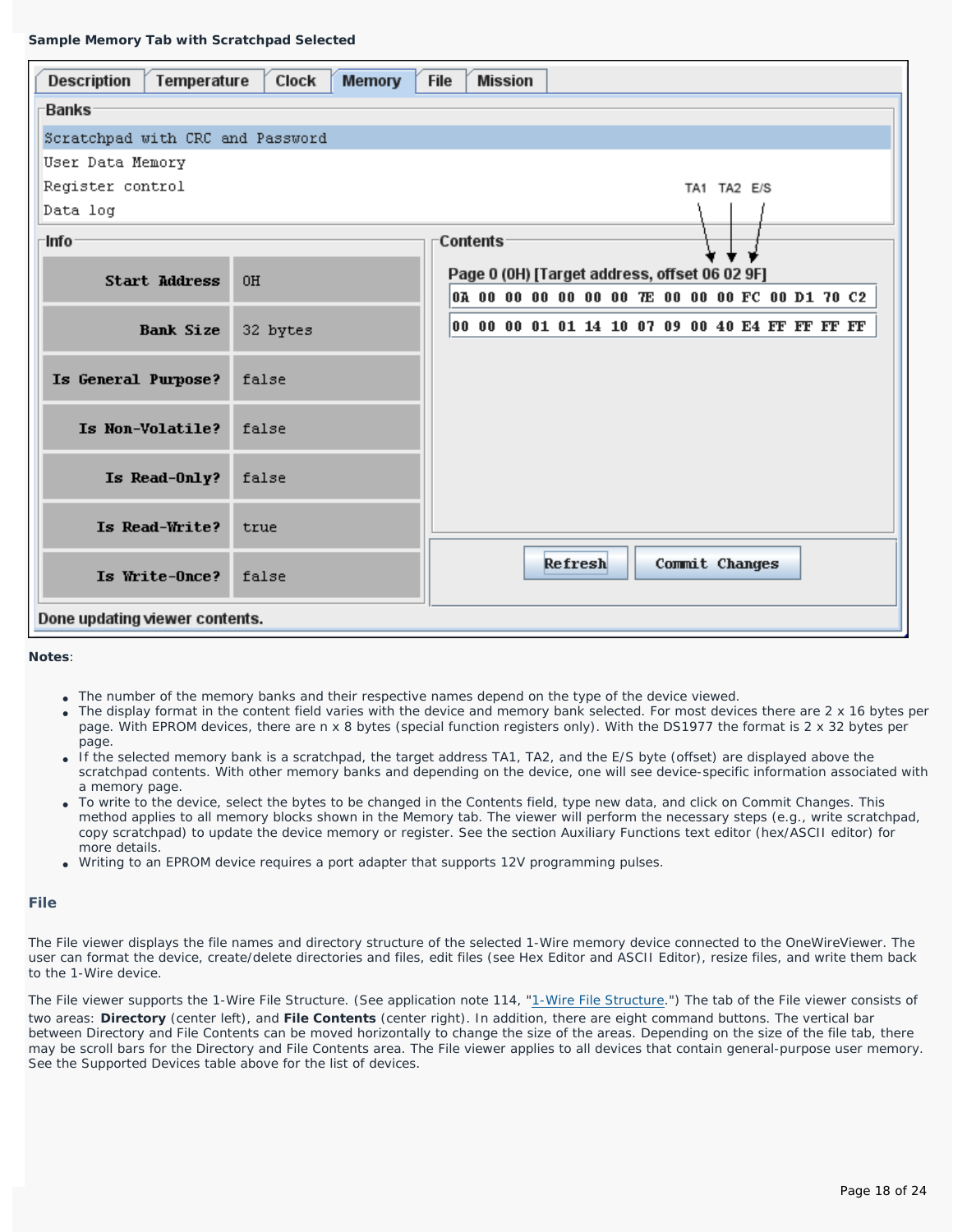#### **Sample File Tab**

| <b>Description</b>   | <b>Humidity</b><br>Temperature | Clock | Memory                 | <b>File</b> | <b>Mission</b> |                    |  |
|----------------------|--------------------------------|-------|------------------------|-------------|----------------|--------------------|--|
| <b>File Commands</b> |                                |       |                        |             |                |                    |  |
| Format Device        | Create New Directory           |       | <b>Create New File</b> |             |                | Delete Selected    |  |
|                      |                                |       |                        |             |                |                    |  |
| $\Box$ N/A           | <b>Hex</b>                     | Ascii |                        |             |                |                    |  |
| <b>Read Dir</b>      |                                |       | <b>Read File</b>       | Write File  |                | <b>Resize File</b> |  |
| No FileSystem        |                                |       |                        |             |                |                    |  |

#### **File Viewer Commands**

**Format Device** (to create a root directory in the device)

The device must be formatted before files can be created. See application note 114 (cited above) for additional information. Formatting does not erase the memory. Data from previous sessions will eventually be overwritten.

**Create New Directory** (to create a file directory or subdirectory) Directory names are up to four ASCII characters long.

#### **Create New File** (to create a file in the device)

File names are up to four ASCII characters plus a numeric extension in the range from 0 to 99. Certain extensions are reserved for special purposes, e.g., 100 for Append Files (EPROM devices only). (For more information see Table 1 in application note 114, ["1-Wire File Structure](http://www.maxim-ic.com/an114).")

#### **Delete Selected** (to delete a file or directory)

This function deletes the entry of the file in the directory or removes a subdirectory. It does not erase the file contents. However, with the file entry or subdirectory removed, the file is no longer accessible through the **File** viewer. The file data can be recovered on the byte level through the Memory viewer (see above).

#### **Read Dir** (to read the device directory) Displays file and directory names.

**Read File** (to read and display the contents of the selected file) The file contents can be viewed as data bytes or as text. Click on the **Hex** or **Ascii** tab to change the view.

#### **Write File** (to write changes to the device)

This function assumes that the *size* of the file has *not changed*. If the file size has changed, first use **Resize File** to specify the new file length. Write File includes an automatic readback for verification.

#### **Resize File** (to change the size of a file)

This function allows specification of the number of bytes that will be used for the file. If the new size is lower than the number of characters (bytes) in the content area, the data will be truncated at the end. If the new size is too large, 00h bytes will be appended at the end of the file. A file first needs to be read before it can be resized.

#### **When the File tab is active, the File viewer**:

- Provides access to various file and directory functions.
- Allows a file to be selected or a directory to be opened.
- Allows the file's contents and size to be changed.
- Allows the new contents to be written to the device.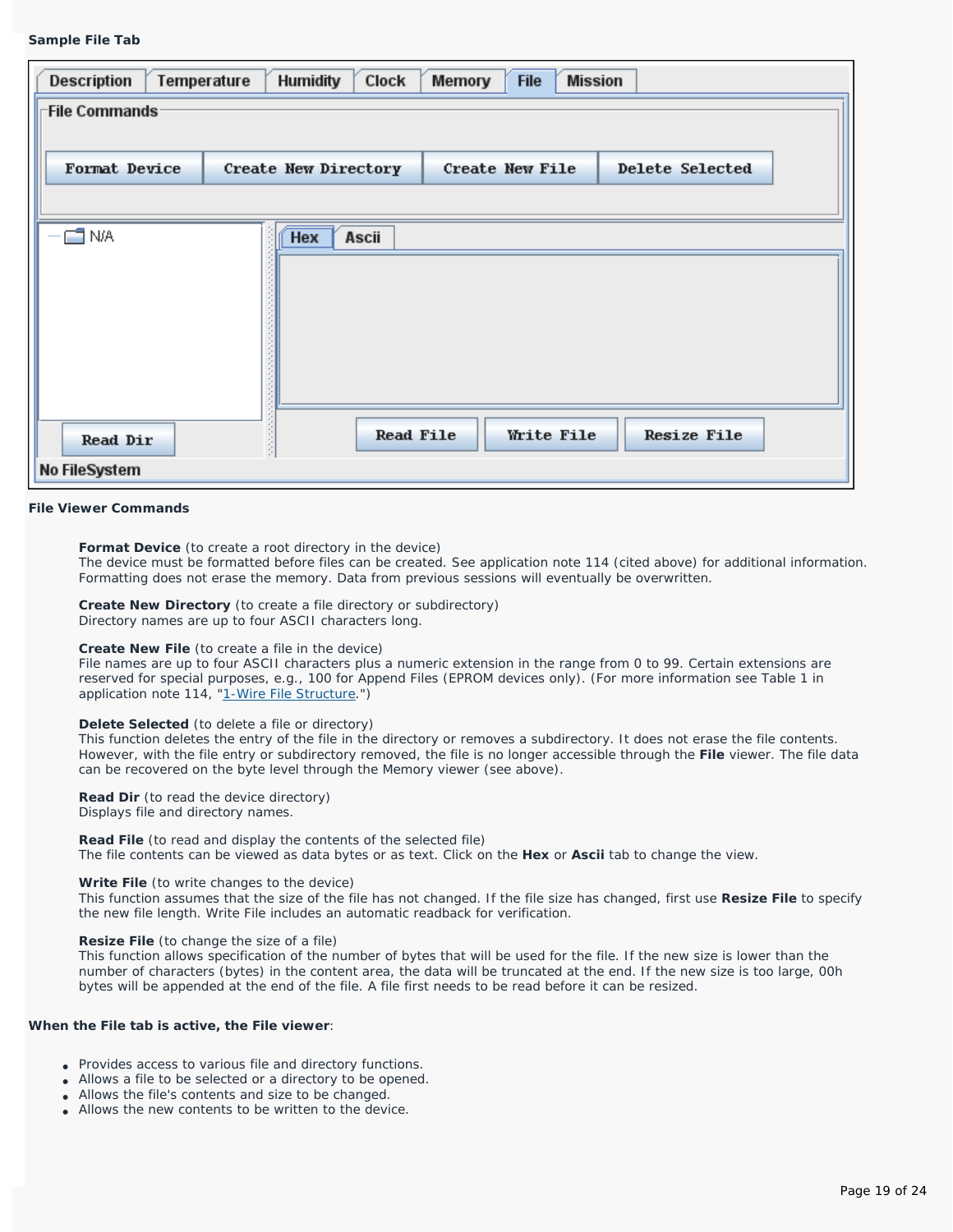#### **Sample File Tab with Directory and File Data Displayed**

| Description                                           | Temperature                            | <b>Humidity</b><br><b>Clock</b> | <b>Mission</b><br><b>File</b><br>Memory              |                    |
|-------------------------------------------------------|----------------------------------------|---------------------------------|------------------------------------------------------|--------------------|
| <b>File Commands</b>                                  |                                        |                                 |                                                      |                    |
| <b>Format Device</b>                                  |                                        | Create New Directory            | <b>Create New File</b>                               | Delete Selected    |
|                                                       |                                        |                                 |                                                      |                    |
| / ⊑⊐ ؟<br>DEMO.0 (224 bytes)<br>$\Box$ ABC (28 bytes) |                                        | <b>Ascii</b><br>Hex             | This is a directory test. The file size has changed. |                    |
|                                                       | TEST.1 (56 bytes)<br>TEST.2 (28 bytes) |                                 |                                                      |                    |
|                                                       |                                        |                                 |                                                      |                    |
| <b>Read Dir</b>                                       |                                        | <b>Read File</b>                | Write File                                           | <b>Resize File</b> |
| Done Reading File.                                    |                                        |                                 |                                                      |                    |

**Notes**:

- The 1-Wire File Structure allows multiple devices to be formatted as one cluster. For this reason when formatting a device, the device needs to be selected again, even if the File viewer already accesses it.
- Before data can be written to a file, the file must first be created as a new file.
- The file size is a multiple of 28 bytes (59 bytes with the DS1977). Changing the file size through Resize File automatically updates the file size in the display's directory area. Changing the file size to 0 bytes is equivalent to first deleting and then creating the same file again.
- A new file is filled with 00h bytes and has a size of 28 bytes (59 bytes with the DS1977).
- To change the contents of a file (hex as well as ASCII format), select the section (bytes/characters) to be changed, type the new contents, and click on Write File. If the file is edited on the **ASCII** tab, there will be an automatic resize when the file is written back to the device. See **Auxiliary Functions**, and sections *Hex Editor with File Viewer* and *ASCII Editor* for more details.
- Writing to an EPROM device requires a port adapter that supports 12V programming pulses.
- When accessing another device, the file contents area still shows data from the most recently accessed file.
- To copy data from a disk file to the File viewer and vice versa, use the editing, copy, and paste functions of the operating system.

## **Auxiliary Functions**

### **Hex Editor**

The Memory viewer allows the user to enter data in hex format. The File viewer expects hex input when the Hex tab is selected. There are three ways to use the hex editor:

- 1. **Change**: select one or more bytes and replace them with the same number of new bytes.
- 2. **Delete**: select one or more bytes and delete them.
- 3. **Insert**: position the cursor between bytes in the contents field and enter one or more bytes.

With special function registers or EPROM devices one should only change (overwrite) bytes, but not insert or delete bytes.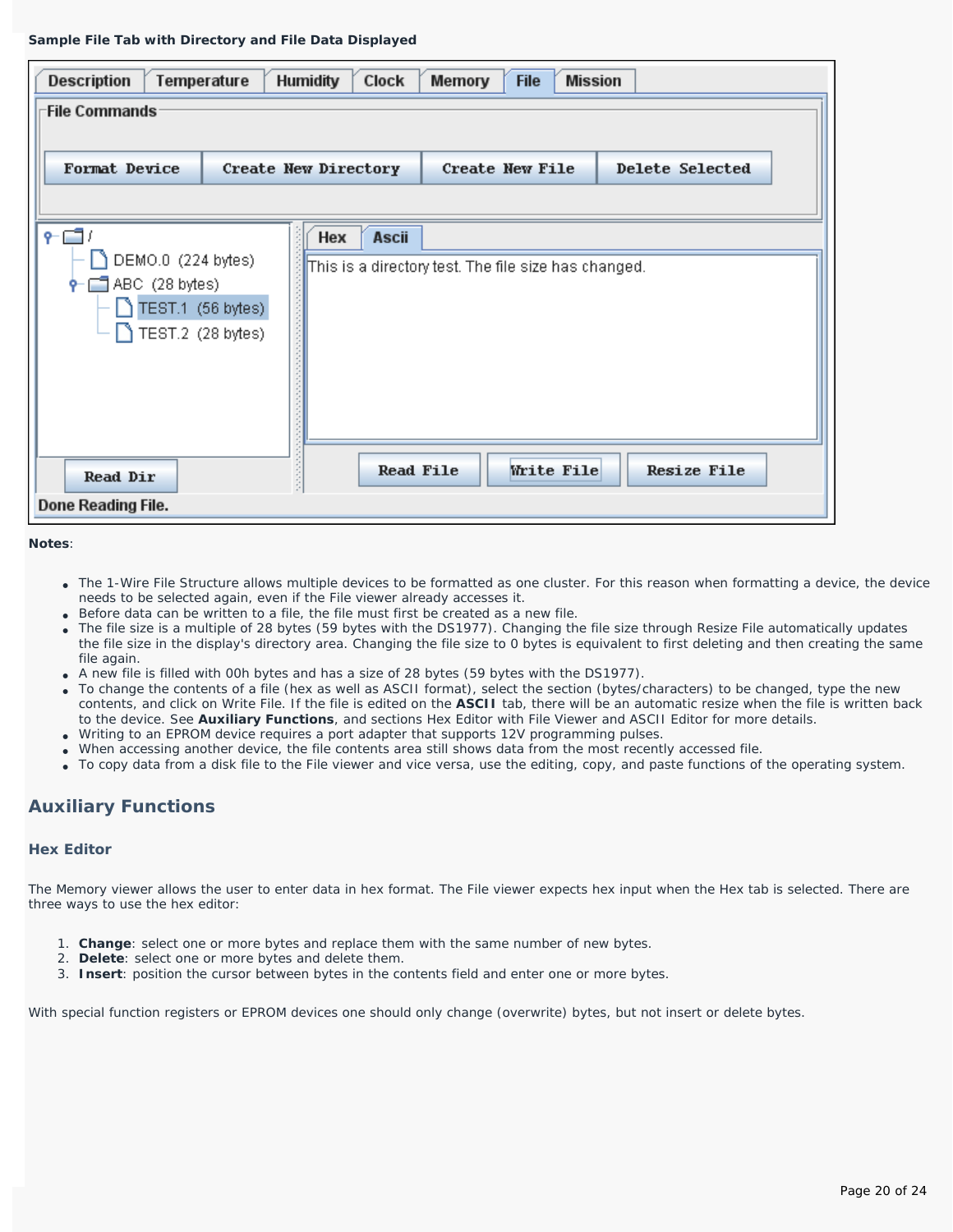#### **Hex Editor with Memory Viewer**

**Editing area** All fields with white background that are displayed in the Contents area of the viewer. *Each field is treated as an independent entity.* More than one field can be updated before committing the changes. Changing data data overwrites the selected range and changes the background color of the field to yellow. When finished, click on Commit Using the cursor, select a range of adjacent bytes in the editing area and type as many new bytes as are selected. Entering Changes. **Deleting data** Using the cursor, select one or more adjacent bytes in the editing area and press the "delete" key on the keyboard. This removes as many bytes as are selected in the editing area and changes the background color of the affected field to yellow. When finished, click on Commit Changes. The viewer will ask for permission to pad the affected field(s) in the editing area with 00h bytes. This padding, however, does not happen and data at the end of the affected field(s) remains unchanged. All other data in the field(s) is shifted to the left (lower address) according to the number of bytes deleted. Inserting data field to yellow and shifts existing data to the right of the cursor *out of the field*, where it is lost. When finished, click on Position the cursor in a field of the editing area and type the data to be inserted. This changes the background color of the Commit Changes. **Verifying data** Click the Refresh button and scroll to the updated field in the editing area.

## **Error handling** Numbers from 0 to 9 and characters (upper/lower case) from A to F are accepted. Other characters can be entered in the **Error handling** estimates that are not unit at the device. Spaces are entired between editing area, but are not written to the device. Spaces are optional between bytes; they are taken as delimiters.

### **Hex Editor with File Viewer**

| <b>Editing Area</b>   | Multiple rows of 16 bytes each in the Hex tab of the viewer; the last row can be shorter (partially editable). Each row is<br>treated as an independent entity. More than one row can be updated before committing the changes. Use the Resize<br>button to set the size of the editing area, as needed. The description below assumes that the editing area contains data,<br>which was obtained by selecting a file in the directory area and then clicking the Read File button.            |
|-----------------------|------------------------------------------------------------------------------------------------------------------------------------------------------------------------------------------------------------------------------------------------------------------------------------------------------------------------------------------------------------------------------------------------------------------------------------------------------------------------------------------------|
|                       | Using the cursor, select a range of adjacent bytes in the editing area and type as many new bytes as are selected. Entering<br>Changing data data overwrites the selected range and changes the background color of the row to yellow. When finished, click on Write<br>File.                                                                                                                                                                                                                  |
| Deleting data         | Using the cursor, select one or more adjacent bytes in the editing area and press the "delete" key on the keyboard. This<br>removes as many bytes as are selected in the editing area and changes the background color of the affected field to<br>yellow. When finished, click on Write File. There is no padding at the end, and data deleted at the end remains unchanged.<br>All other data in the row(s) is shifted to the left (lower address) according to the number of bytes deleted. |
|                       | Position the cursor in a row of the editing area and type the data to be inserted. This changes the background color of the<br>Inserting data field to yellow and shifts existing data to the right of the cursor out of the row, where it is lost. When finished, click on<br>Write File.                                                                                                                                                                                                     |
|                       | Verifying data After writing, the file is automatically read back and its data is displayed.                                                                                                                                                                                                                                                                                                                                                                                                   |
|                       | Numbers from 0 to 9 and characters (upper/lower case) from A to F are accepted. Other characters can be entered in the<br>Error handling editing area, but an error message appears if there is an attempt to write the file to the device. Spaces are optional<br>between bytes; they are taken as delimiters.                                                                                                                                                                                |
|                       | <b>ASCII Editor (File Viewer Only)</b>                                                                                                                                                                                                                                                                                                                                                                                                                                                         |
| <b>Editing area</b>   | This is a large blank field in the ASCII tab of the viewer. The size of the file can be changed using the Resize button. The<br>description below assumes that the editing area is filled with "blanks" or contains data, which was obtained by selecting a<br>file in the directory area and then clicking Read File.                                                                                                                                                                         |
| <b>Changing data</b>  | Using the cursor, select a range of adjacent characters in the editing area and type as many new characters as are<br>selected. Entering data overwrites the selected range. When finished, click Write File.                                                                                                                                                                                                                                                                                  |
|                       | Using the cursor, select one or more adjacent characters in the editing area and press the "delete" key on the keyboard.<br>Deleting data This removes as many characters as are selected in the editing area. When finished, click on Write File. Instead of padding<br>at the end, the file is automatically resized.                                                                                                                                                                        |
| <b>Inserting data</b> | Position the cursor in the editing area and type the text to be inserted. No text is deleted. When finished, click on Write<br>File. The file is automatically resized.                                                                                                                                                                                                                                                                                                                        |
|                       | Verifying data After writing, the file is automatically read back and its data is displayed.                                                                                                                                                                                                                                                                                                                                                                                                   |
|                       |                                                                                                                                                                                                                                                                                                                                                                                                                                                                                                |

**Error handling** All characters are accepted, including those that are not found on the English keyboard.

## **Appendix A. 1-Wire Port Adapters**

The following table lists the 1-Wire adapters that the OneWireViewer supports. The name shown in the Short Reference column is used to identify a category of adapter during the program setup. The DS9097E is a legacy adapter that relies on the bit timing of the UART that is controlling the COM port. This method is described in application note 214, ["Using a UART to Implement a 1-Wire Bus Master](http://www.maxim-ic.com/an214)." The DS1410E is another legacy adapter, which works with the LPT (parallel) port.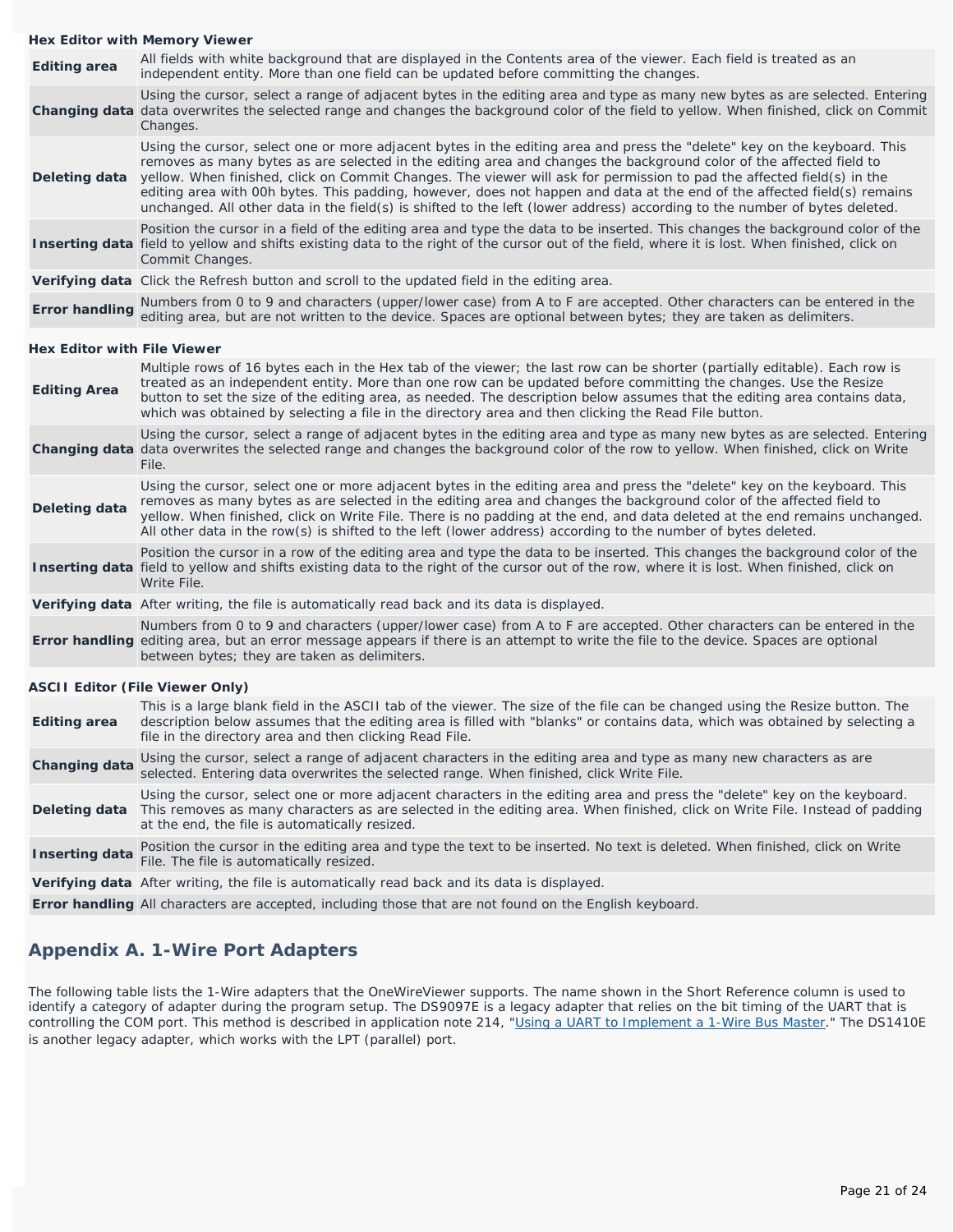|            | 1-Wire Port Adapter Table |                                                                  |                                                                     |  |  |  |
|------------|---------------------------|------------------------------------------------------------------|---------------------------------------------------------------------|--|--|--|
|            |                           | Port Type Short Reference Ordering Part Number Extended Features |                                                                     |  |  |  |
| <b>COM</b> | <b>DS9097U</b>            | DS9097U-009#<br>DS9097U-S09#<br>DS1411-009#<br>DS1411-S09#       | Overdrive, power delivery, built-in serial number (009-suffix only) |  |  |  |
| <b>COM</b> | <b>DS9097U</b>            | DS9097U-E25#                                                     | Overdrive, power delivery, EPROM programming                        |  |  |  |
| <b>COM</b> | DS9097E*                  | DS9097E#                                                         | EPROM programming                                                   |  |  |  |
| <b>COM</b> | DS9097E*                  | DS9097#<br>DS1413#                                               | <b>None</b>                                                         |  |  |  |
| <b>LPT</b> | DS1410E*                  | DS1410E-001#                                                     | Overdrive, power delivery                                           |  |  |  |
| <b>USB</b> | <b>DS9490</b>             | DS9490B#<br>DS9490R#                                             | Overdrive, power delivery, built-in serial number                   |  |  |  |
| <b>USB</b> | DS9480**                  | (Future product)                                                 | (Similar to the DS9097U)                                            |  |  |  |
|            |                           |                                                                  |                                                                     |  |  |  |

\*Not recommended for new designs. \*\*Future product—contact factory for information.

## **Extended Features**

## **Overdrive**

The standard 1-Wire data rate is 15.3kbps. All iButtons and 1-Wire devices support this communication speed. Most 1-Wire devices also support overdrive speed, which is typically 125kbps.

## **Power Delivery**

Most iButtons and 1-Wire devices are parasite powered. This means that they derive their operating energy from the 1-Wire net during communication. Some devices, however, require more energy than can be accumulated in this fashion. For these devices, choose an adapter with the power-delivery feature.

## **EPROM Programming**

iButton and 1-Wire devices that are one-time-programmable (OTP) incorporate technology called electrically programmable read only memory (EPROM). EPROM programming requires 12V programming for writing. Although all adapters can read an EPROM iButton, only adapters with EPROM programming capability can write to them.

## **NetAdapter**

The NetAdapter is a set of driver software for the host, which has direct access to a 1-Wire adapter and a client computer, which does not have a suitable port for a 1-Wire adapter or lacks a suitable hardware driver. The NetAdapter is not discussed in this document. However, detailed information can be downloaded from [Class NetAdapterHost](http://files.dalsemi.com/auto_id/softdev/owdocs/Docs/OWCom/owapi/NetAdapterHost.html) and [Class NetAdapter.](http://files.dalsemi.com/auto_id/softdev/owdocs/Docs/OWCom/owapi/NetAdapter.html)

# **Appendix B. Changing the 1-Wire Adapter and Communication Port**

To change the 1-Wire adapter and the port *at the same time*, click on **Tools** on the viewer menu and select **Pick Adapter**. This opens the Pick Adapter window. The sample below also includes the DS9490 tab, indicating that the driver for the USB adapter has been installed as described in step 4 of application note 4373, "[OneWireViewer and iButton® Quick Start Guide](http://www.maxim-ic.com/an4373)." For more information on the adapters listed, see *Appendix A*.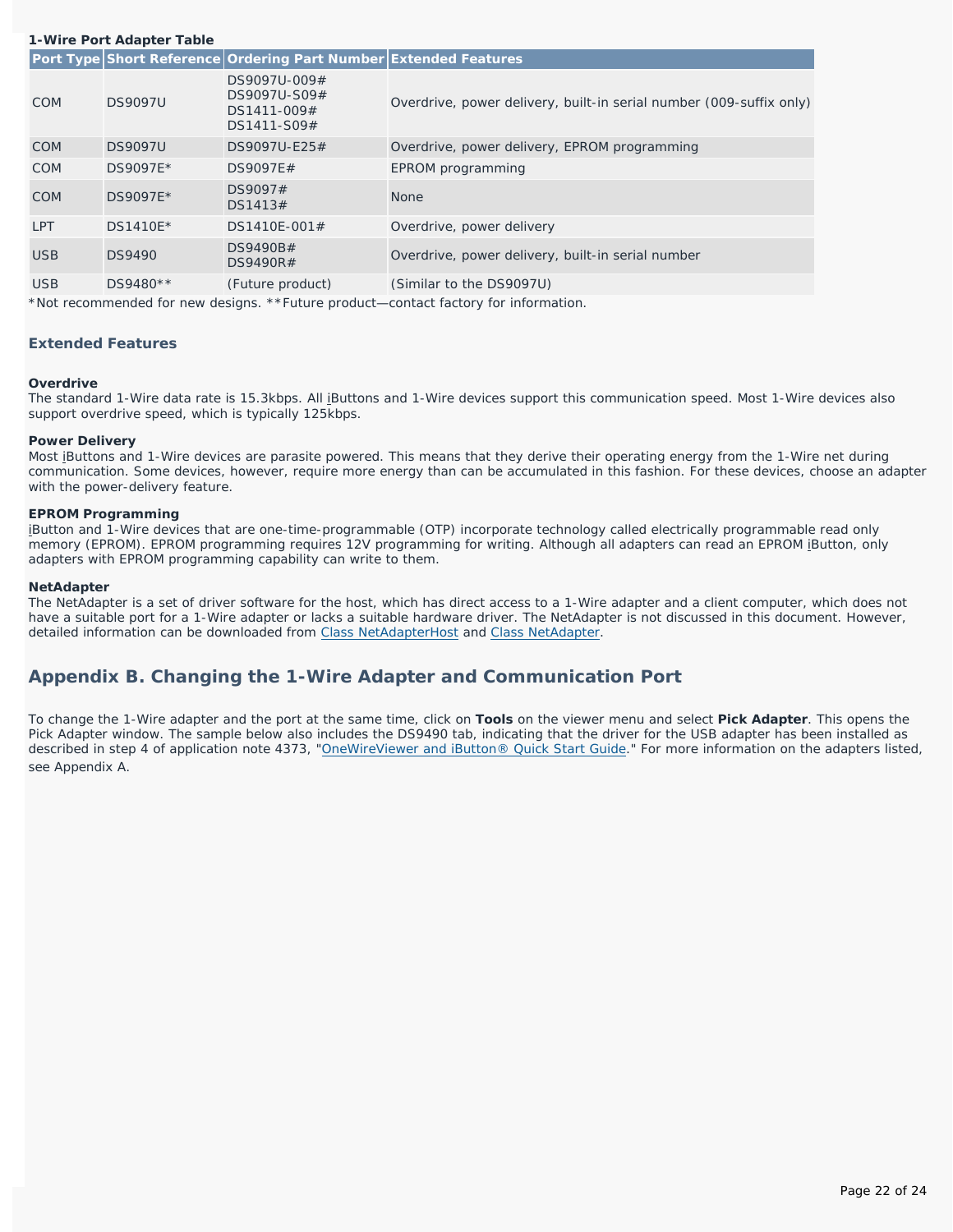## **Pick Adapter Window**

|   | Please pick an adapter                     |
|---|--------------------------------------------|
| ? | {DS9490}<br>{DS9097U_DS9480}<br>NetAdapter |
|   | {DS9097E}<br>{DS1410E}                     |
|   | Port Information                           |
|   | Port Type COM (native)                     |
|   | Please Select Port v<br>Select Port        |
|   |                                            |
|   | Default Port                               |
|   | Adapter Name (DS9097U_DS9480)              |
|   | Adapter Port COM1                          |
|   | Refresh Adapter List                       |
|   | OK<br>Cancel                               |

After the new adapter is plugged into the appropriate port, click on the tab that matches the adapter's name. Next select the port number where the adapter is plugged in, and click on **OK**. If the program found the specified adapter on the selected port, a window opens with the text **Loaded Adapter Successfully!** Otherwise the message will be **Failed To Load Adapter! 1-Wire Net not available**. In either case, click on **OK** which takes you to the main window of the OneWireViewer. If the adapter change was not successful, the viewer continues working with the previously chosen adapter.

| Aessage                             | <b>Failed</b>                                                   |  |
|-------------------------------------|-----------------------------------------------------------------|--|
| <b>Loaded Adapter Successfully!</b> | <b>Failed To Load Adapter!</b><br>л<br>1-Wire Net not available |  |
| OK                                  | OK                                                              |  |

To change the adapter type *without changing the port*, close the OneWireViewer, exchange the adapters, and start the OneWireViewer again. The adapter selection window of the installation section will open. Now click on the corresponding adapter tab, select the port, and click OK.

# **Appendix C. Uninstall**

After installation, the OneWireViewer is listed under the folder **1-Wire Drivers x86** or **1-Wire Drivers x64** when using the Windows **Start Programs** sequence. To uninstall the 1-Wire drivers along with the OneWireViewer application, use the Windows **Add or Remove Programs** utility and select **1-Wire Drivers Version x.xx**, where x.xx represents the actual version number.

1-Wire is a registered trademark of Maxim Integrated Products, Inc. iButton is a registered trademark of Maxim Integrated Products, Inc.

Hygrochron is a trademark of Maxim Integrated Products, Inc.

Java is a trademark of Sun Microsystems, Inc.

Thermochron is a registered trademark of Maxim Integrated Products, Inc.